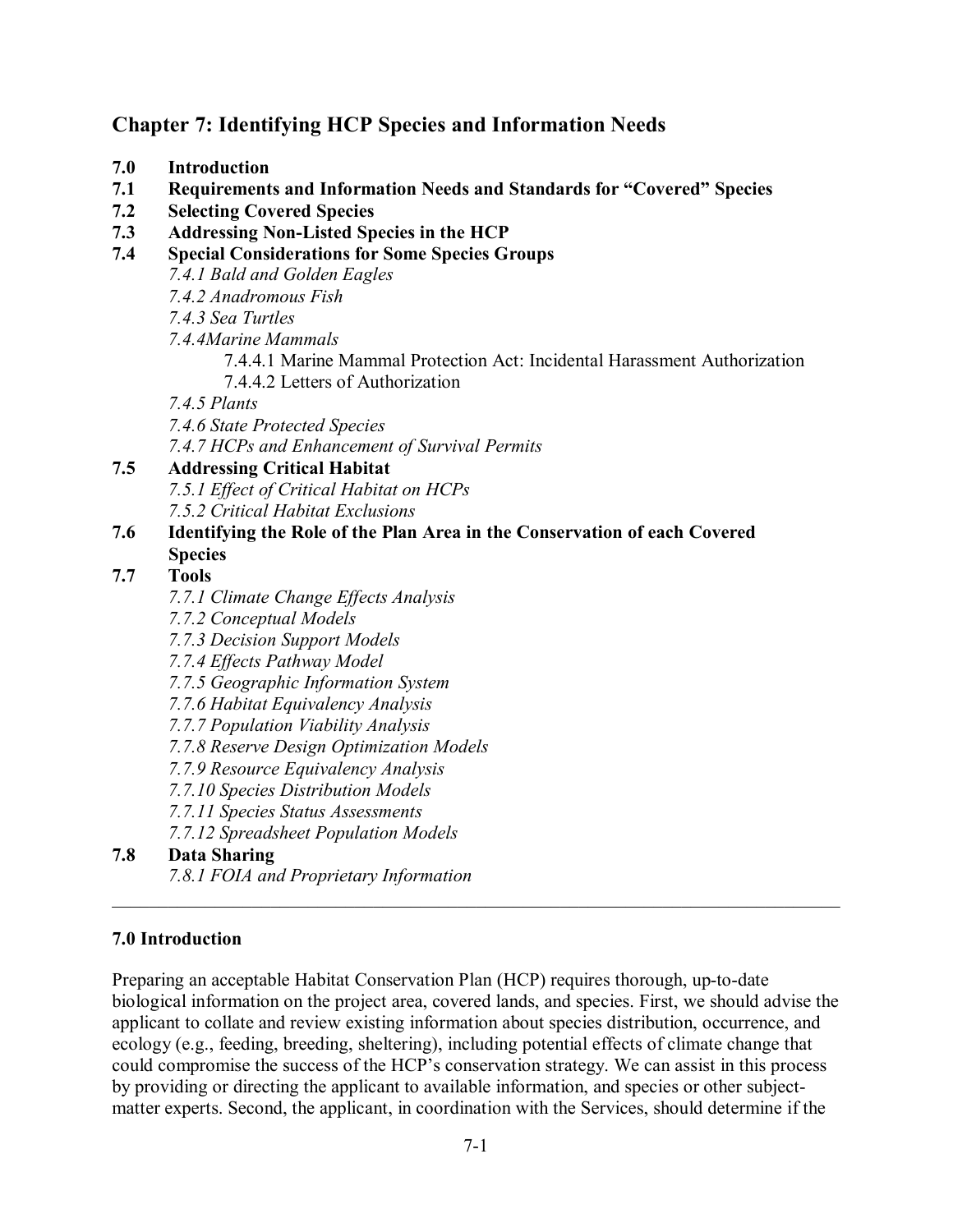available information is adequate to proceed with the HCP planning process. If further information is needed to develop the HCP, the Services should work with the applicant to determine the type, scope, and design of biological studies that can reasonably be developed to support the HCP. Appropriate data gathering efforts for an HCP could include species population surveys, species distribution information, and/or habitat modeling and distribution. Surveys can occur before the permit is issued (with the appropriate permits, while the HCP is in development) and after the permit is issued (during implementation of the HCP).

Deciding which species to cover in an HCP involves the consideration of many factors. The Services and the applicant must work together to identify the list of covered species. The applicant must include Endangered Species Act (ESA)-listed animal species that are expected to be taken by proposed covered activities as covered species in the HCP. Species that may be ESA-listed during the permit term, and are expected to be taken from proposed activities, should be considered for inclusion as a covered species. Common species, or species that have very low likelihood of becoming ESA-listed, should not be covered by the HCP because every species included involves commitments of time and money by both the applicant and the Services. Every species covered in the HCP must be treated as though it were already ESA-listed.

The Services require applicants to include as HCP covered species all ESA-listed wildlife species for which incidental take is reasonably certain to occur, unless take is addressed through a separate ESA mechanism (e.g., section 7 consultation with another Federal agency, separate incidental take permit, etc.), or to explain or demonstrate in the HCP why take is not anticipated or will be avoided during implementation of covered activities (e.g., inclusion of measures that will avoid potential for take). Note that the Services' intra-Service section 7 consultation prepared in conjunction with incidental take permit issuance will not include an incidental take exemption for non-HCP covered species. In addition, while a separate ESA mechanism (e.g., section 7 consultation with another Federal agency) is a possible path forward for addressing take of non-covered HCP species, the pluses and minuses should be carefully weighed. For instance, No Surprises assurances would be precluded for those species not covered in the HCP and it may undermine the opportunity for project streamlining afforded through the HCP process.

Impacts to plants do not fall under the definition of "take," therefore, we cannot authorize incidental take of plants. However, the Services cannot issue a permit that would jeopardize the continued existence or adversely modify the designated critical habitat of any listed species, including plants, so addressing listed plants in the HCP may be prudent. Table 7.0a shows when to cover species in an HCP or not. For this discussion, covered species are those that are included in the HCP with conservation measures to offset the impacts of the taking and are included on the incidental take permit. Plants adequately covered by the plan may be included on the permit for the purpose of providing No Surprises assurances. Species included in the plan that are not included in the permit are not considered covered species.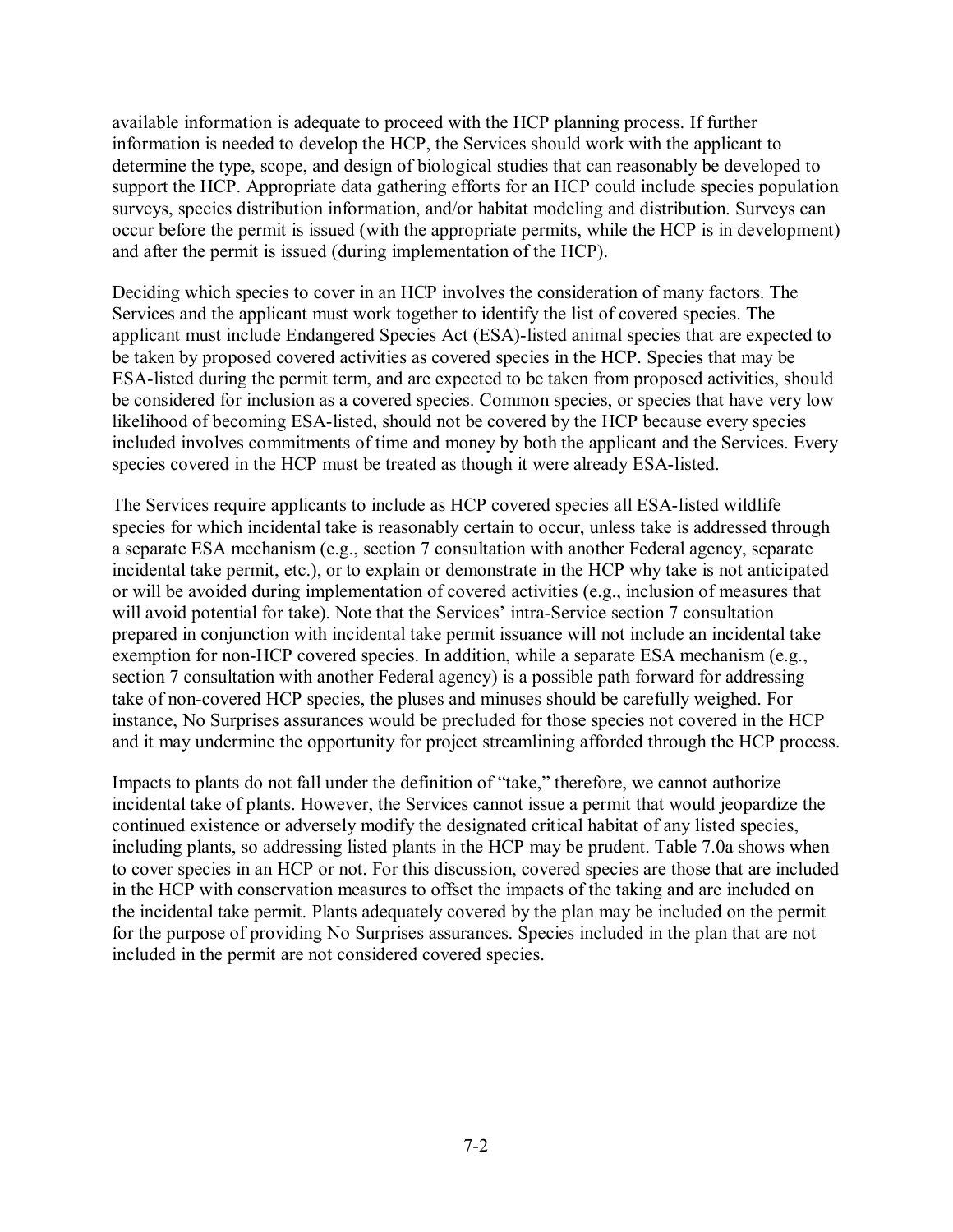|                                  | Occurs in the plan<br>area or likely to<br>occur | Take expected from<br>covered activities | Cover in HCP?                                                                                                                                                             |
|----------------------------------|--------------------------------------------------|------------------------------------------|---------------------------------------------------------------------------------------------------------------------------------------------------------------------------|
| <b>ESA-listed species</b>        | yes                                              | yes                                      | yes                                                                                                                                                                       |
| <b>ESA-listed species</b>        | yes                                              | no                                       | consider for coverage; the<br>HCP should explain or<br>demonstrate why take is<br>not anticipated or will be<br>avoided during<br>implementation of<br>covered activities |
| <b>ESA-listed plant</b>          | yes                                              | yes                                      | recommended, to avoid<br>potential jeopardy/<br>adverse mod to critical<br>habitat problems later                                                                         |
| Proposed or<br>candidate species | yes                                              | yes                                      | consider for coverage                                                                                                                                                     |
| <b>State listed</b>              | yes                                              | yes                                      | consider for coverage                                                                                                                                                     |
| Common species                   | yes                                              | yes                                      | no                                                                                                                                                                        |

**Table 7.0a: Species Coverage in HCPs**

A key factor in determining whether to cover a species is how much is known about the species. If there is not enough information available (see section 7.1 for more information) to develop a conservation strategy for a particular species, choosing not to cover the species may be best. In this case, take of an ESA-listed species must be avoided or the permit cannot be issued as it will be difficult to understand the impacts of the taking, and it will be difficult to develop a conservation strategy that will mitigate those impacts. Another key factor is whether the species occurs in the permit area. If there is not enough information available to determine if one of the covered species occurs within the plan area or not, there is unlikely to be sufficient information for an adequate effects analysis, which are required contents of an HCP, [National Environmental](https://ceq.doe.gov/index.html)  [Policy Act \(NEPA\)](https://ceq.doe.gov/index.html) document, and Section 7 analysis. An additional consideration is the option of including species that do not currently occur in the plan area, but are reasonably likely to move into and occur in the area during the life of the plan, e.g., due to a range shift related to climate change effects or for other reasons.

**Helpful Hint: All ESA-listed species that will be taken through implementation of covered activities must be included as covered species, or we cannot issue the incidental take permit (unless covered by another ESA mechanism). The applicant must adjust covered activities to avoid take of ESA-listed species that are not covered by the HCP.**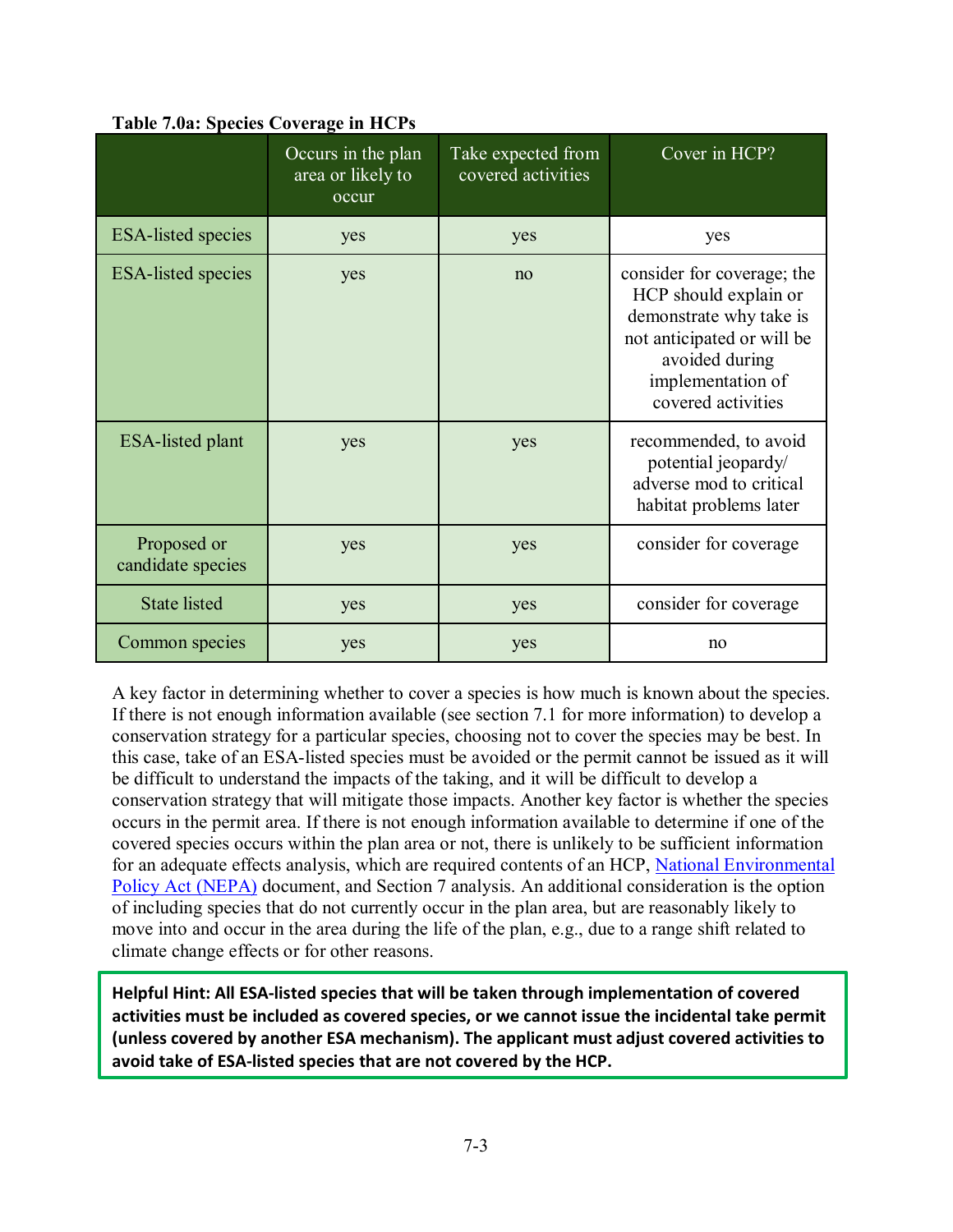A covered species in an HCP is one for which an applicant is requesting authorization for incidental take and is developing a conservation strategy with avoidance, minimization, and mitigation measures. There are HCPs that include non-ESA-listed species in the plan without take coverage in addition to the ESA-listed species with take coverage. This is typically the case where State or local laws require certain minimization or mitigation requirements for those species, and the applicant uses the HCP to help meet both sets of requirements (e.g., establishing and maintaining a 5,000 acre grassland preserve for the covered species would also benefit some non-covered species). By including them as species of local concern the applicants are not required to meet issuance criteria for them or have individual goals and objectives, or monitoring requirements, but may be able to meet the requirements of State or local laws. These species of local concern would not receive assurances as covered species do. The HCP must make it clear for which species the applicant is seeking incidental take permit coverage.

## **7.1 Requirements and Information Needs and Standards for Covered Species**

An applicant needs sufficient species information to meet required permitting elements. FWS permit regulations  $(50 \text{ CFR } 17.22(b)(1)$  and  $17.32(b)(1))$  require the permit application to include the "number, age, and sex of such species, if known." National Marine Fisheries Service (NMFS) permit regulation [50 CFR 222.307\(b\)\(3\)](https://www.govinfo.gov/app/details/CFR-2001-title50-vol2/CFR-2001-title50-vol2-part222) requires that applications include the species or stocks, by common and scientific name, and a description of the status, distribution, seasonal distribution, habitat needs, feeding habits, and other biological requirements of the affected species or stocks. The HCP must describe:

- 1. the impact that will likely result from incidental taking; and
- 2. what steps the applicant will take to monitor, minimize, and mitigate such impacts.

The permit issuance criteria require the Services to determine if the measures in the HCP will minimize and mitigate the impact of the taking to the maximum extent practicable. The impact of the taking cannot be clearly articulated without some baseline information about the presence and status of the species in the covered area, or a logical explanation of potential impacts based on habitat characteristics, carrying capacities, etc. and by taking into consideration likely future changes due to climate change effects or other causes. If such information is not available for the plan area, there are a few options to understand current occurrence status:

- conduct new surveys,
- develop or make use of existing species distribution models,
- use habitat to estimate species occurrence in the plan area,
- or highlight important habitat within the plan area .

The development of species distribution models can be useful for filling information gaps about species occurrence in the plan area, where sufficient information is available to develop such a model. For species that have a close tie to a certain habitat, and are known to be present nearby, habitat may be a useful indicator of current occupancy in the plan area. The HCP must include an assessment of current and likely future habitat availability, and how that may change as a result of the proposed activities, including the mitigation measures.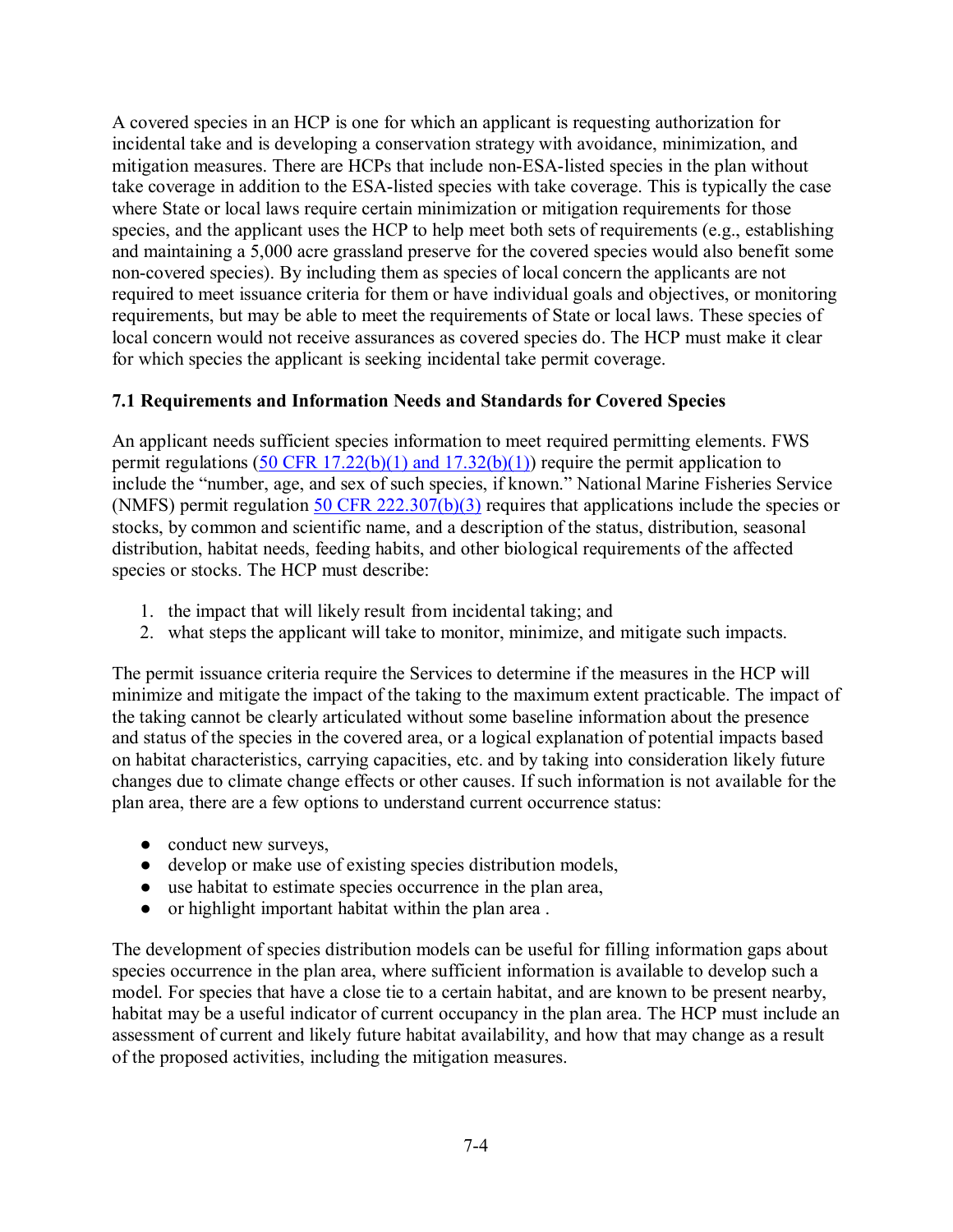We must also be able to describe and analyze the effects of the proposed covered activities on the covered species to issue incidental take coverage for each species. If there's not enough information about a species' habitat requirements, its potential reaction to changes in habitat resulting from the proposed activities, or the effects associated with some form of disturbance (e.g., noise, artificial light, airplane/helicopter flyovers, human presence, pets, etc.), then we should work with the applicant to carefully consider whether to cover the species and if special considerations are needed for those species. Some form of conditional coverage, extra monitoring, or an increased focus on adaptive management may be prudent for species where important information is lacking. For an ESA-listed species that won't be covered in the plan, the applicant must modify development activities to avoid taking the species. In complex HCPs covering many activities, it may be necessary to exclude coverage of certain activities if the effects of the take cannot be well quantified. In this case: take must be avoided.

The HCP should acknowledge information gaps, and uncertainty in species' needs and impacts to species so uncertainties that cannot be resolved during the HCP development phase can be addressed through monitoring and adaptive management (see Chapter 10 for more information about Monitoring and Adaptive Management).

**Helpful Hint: Consider not covering a species if there isn't information available and cannot be collected for the following:** 

- **1. The likelihood of species occurring in the plan area is low.**
- **2. We do not know enough about the species to be able to assess the impacts of the taking from the covered activities.**
- **3. We do not know enough about the species to develop a conservation strategy for the species that offsets the impacts of the taking.**

If the Services and applicant agree to drop coverage of a species part way through development of the HCP, the Services must determine the effects of dropping that species in relation to other covered species. What conservation is being lost from dropping the species? How much did other species conservation strategies depend on the conservation from the species that was dropped?

Detailed species and habitat information are also needed for the intra-Service section 7 consultation. All covered species, listed or not, will be assessed under section 7 for direct, indirect, and cumulative effects and the likelihood of jeopardy, and for listed covered species, the destruction or adverse modification of critical habitat (if any is designated in the plan area). The section 7 consultation must also analyze whether any non-covered, listed species in the action area may be affected by covered activities. The HCP essentially serves as a biological evaluation and can greatly simplify the writing of the biological opinion (BO) by referencing the information from the HCP in the BO. This is especially important when non-listed species are involved, since there often is little or no information in our files for background information.

### **7.2 Selecting Covered Species**

Early discussions with the applicant should identify the proposed activities and the proposed or approved planning area in order to identify all listed species that may be incidentally taken. Nonlisted species, especially proposed and candidate species, for which permit coverage may be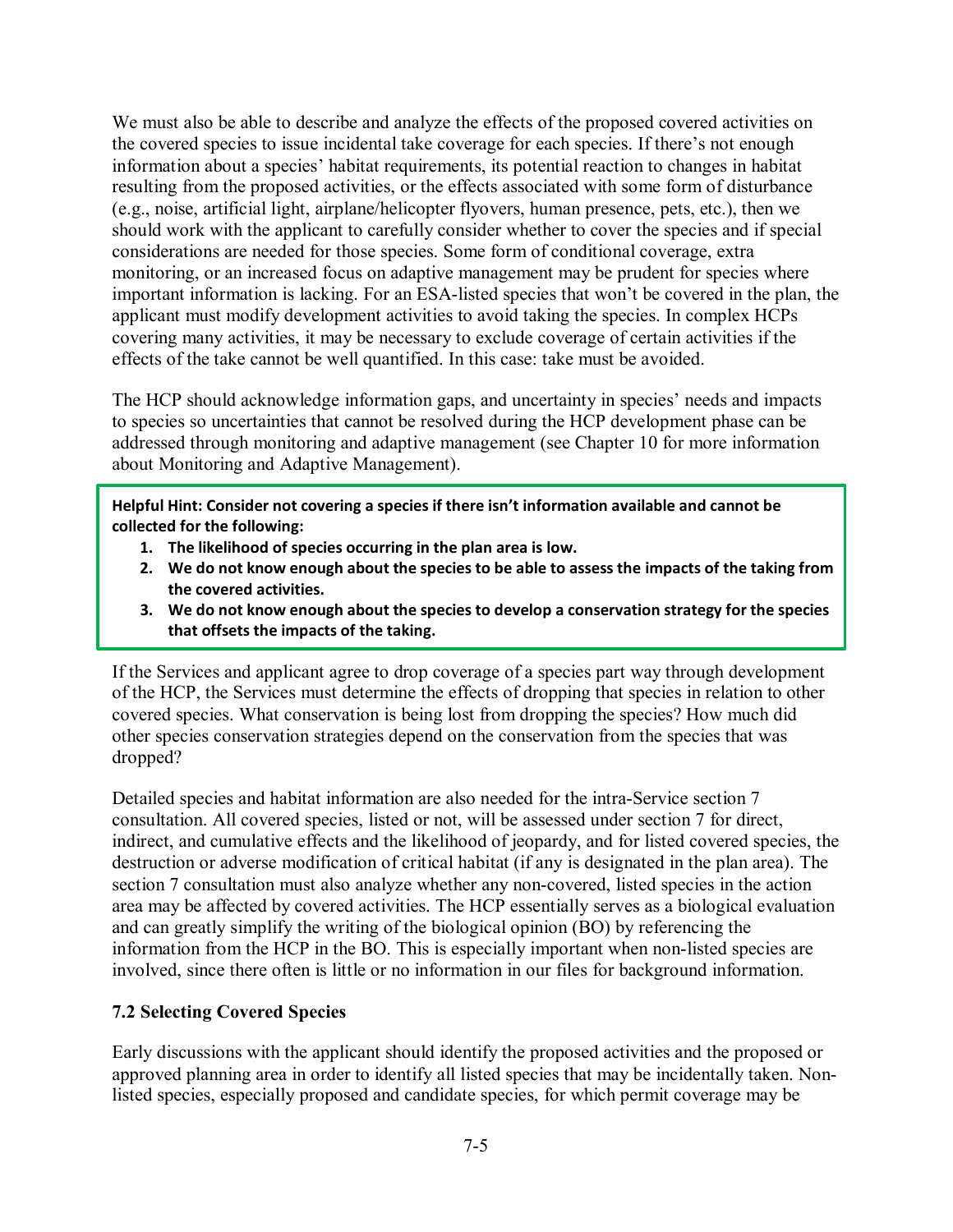desired should also be identified at this time. If there are listed plants in the HCP area, encourage applicants to also address those plants in the HCP. However, take prohibitions are not applicable to ESA-listed plants (see section 7.4.6 below), so an HCP must cover at least one listed animal. The availability of information about the species to be covered should be discussed as soon as possible to determine whether there is sufficient information available or whether additional information needs to be collected to complete the HCP.

**Helpful Hint: You must have at least one ESA-listed animal species to do an HCP. Encourage applicants to also include listed plants if any occur in the plan or permit area; and proposed or candidate species that may be listed during the life of the permit if they may be impacted.**

All covered species (listed or non-ESA-listed) in an HCP are treated as if they are ESA-listed and must have sufficient background information, analysis of effects from proposed covered activities, and mitigation and monitoring requirements. We should work in partnership with the applicant to make the decision about which species to include in the HCP and permit application. The first HCPs written often covered many species, which increased plan development time and increased costs. Each species covered in the HCP will require a thorough analysis of effects and a commitment of time to understand their conservation needs to offset the impacts of the taking. These are very real commitments of time (i.e., takes longer to finish the plan) and money (i.e., to fund staff/consultants and to implement conservation actions) for the applicant and for the Services. Finding the right balance between covering species above what is required without covering too many species involves trade-offs of resources and time, and the decisions of which species to cover should be based on the benefits of covering each additional species and the costs of doing so.

### **Helpful Hint: HCP-covered species lists, especially on large plans, can change throughout development of the plan as new information is gathered**.

Project proponents often don't have the expertise or knowledge necessary to determine if their proposed activities are likely to result in take of the species. They may contract an environmental consultant or contact the Services directly to assist in that determination. Once the project proponent has information on the probability of incidental take from the proposed activities, they are responsible for deciding whether to apply for an incidental take permit and prepare an HCP. The project proponent may ask the Services for advice on the decision, but we cannot force a project proponent to apply for a permit; hence, the often-heard phrase that HCPs are applicant driven. However, should incidental take occur from the activities, the project proponent is liable for violation of section 9 of the ESA.

#### **7.3 Addressing Non-ESA-Listed Species in the HCP**

Covering non-ESA-listed species in an HCP is a decision that should be based on the likelihood of listing, risk of take, availability of existing information, additional monetary costs, and additional time required to include them in the HCP. Coverage of non-listed species should also be judged in terms of feasibility from the applicant's point of view, overall benefits to the species, and whether there is sufficient species information available for the Services to determine if covered activities may affect the species. Also consider state requirements: would including a non-ESA-listed species help the applicant meet state regulatory needs?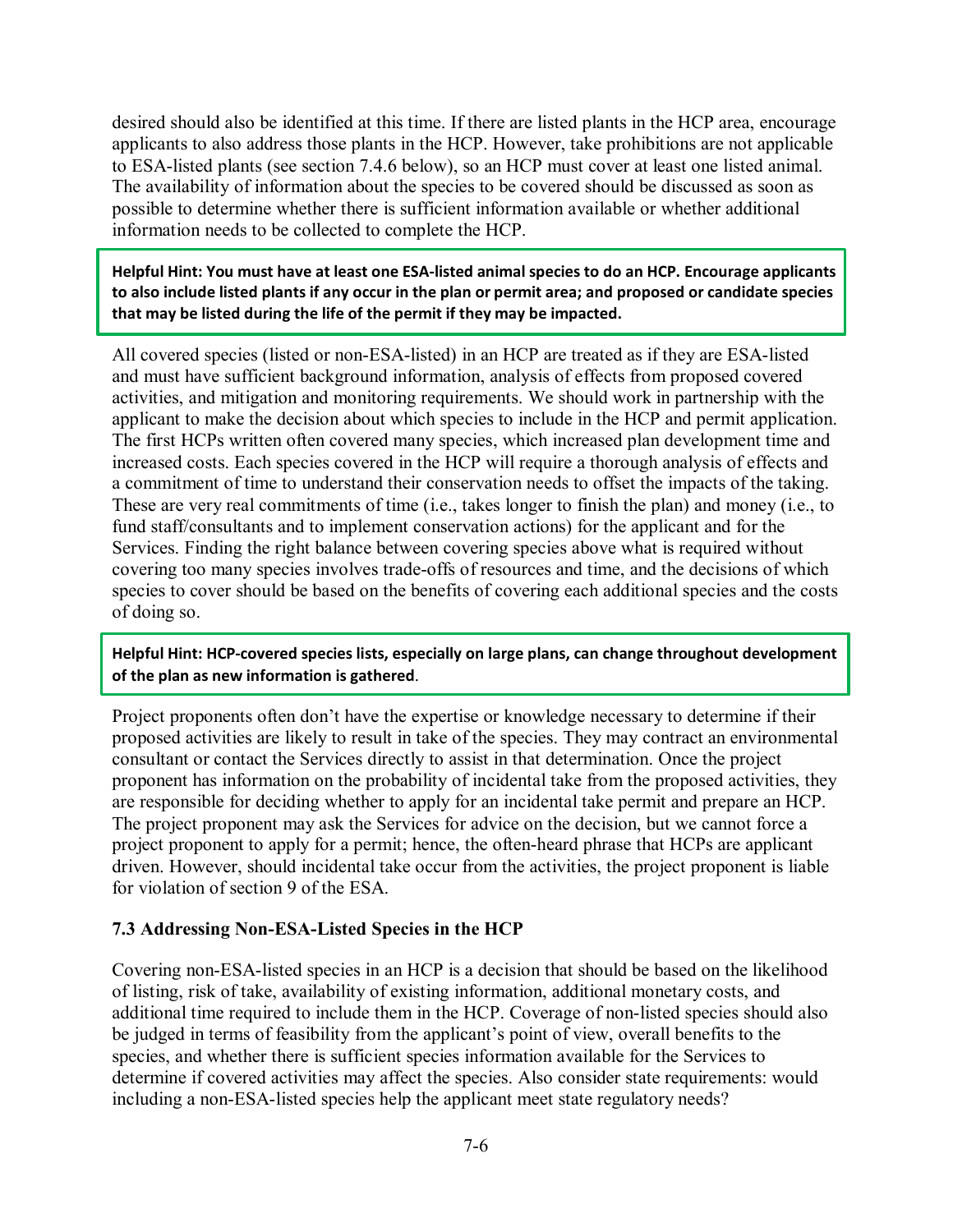### **7.4 Special Considerations for Species Coverage**

## *7.4.1 Bald and Golden Eagles*

The [Bald and Golden Eagle Protection Act \(BGEPA\)](https://www.fws.gov/birds/policies-and-regulations/laws-legislations/bald-and-golden-eagle-protection-act.php) was enacted in 1940 (before the ESA) to conserve eagles. In 2009, the FWS amended the BGEPA implementing regulations to allow for, under certain circumstances, the permitting of incidental take of bald and golden eagles. Issuance of a take permit under the BGEPA requires a determination that the take is compatible with the preservation of eagles, which the FWS defines to mean that the taking is consistent with the goal of stable or increasing breeding populations. Currently, the FWS has sufficient data to show that golden eagle populations cannot sustain any additional unmitigated take without experiencing declines. Accordingly, all new authorized take of golden eagles must be at least equally offset by compensatory mitigation in the form of actions that either reduce another ongoing source of mortality or lead to an increase in carrying capacity that allows the eagle population to grow by an equal or greater amount.

FWS will only issue permits for eagles where the take is associated with, but not the purpose of, the activity, and it cannot practicably be avoided. Therefore, applicants need to include all practicable measures they plan to use to avoid the potential for take and explain how any anticipated take of eagles from covered activities cannot practicably be avoided. Applicants will also need to include appropriate measures to support a determination that the plan will achieve the BGEPA's standard of maintaining stable or increasing breeding populations.

Applicants can choose to include bald and golden eagles on the incidental take permit for an HCP. Doing so also confers take authorization under the BGEPA (50 CFR 22.11) without the need for a separate permit. However, when making permit decisions, FWS must consider whether the permit issuance criteria under both ESA and BGEPA will be met by the conservation measures included in the HCP. Additional information on the permitting requirements for authorizing the take of eagles under BGEPA can be found in the permit regulations (50 CFR 22.26) and the FWS 2009 permit rule (74 FR 46835). In general, combining the requirements of BGEPA and ESA is more efficient than applying for two separate permits. FWS staff can reference the May 10, 2011 memorandum entitled "Use of Endangered Species Act Section 10 Permits to Provide Bald and Golden Eagle Act Authorization for Incidental Take of Bald Eagles and Golden Eagles;" refer to the [HCP Handbook Toolbox](https://www.fws.gov/endangered/what-we-do/hcp-handbook-toolbox.html#Ch7) for more information about including eagles in HCPs. As with other species, including eagles in an HCP without take authorization is possible, but the pros and cons of this approach should be examined before making this decision.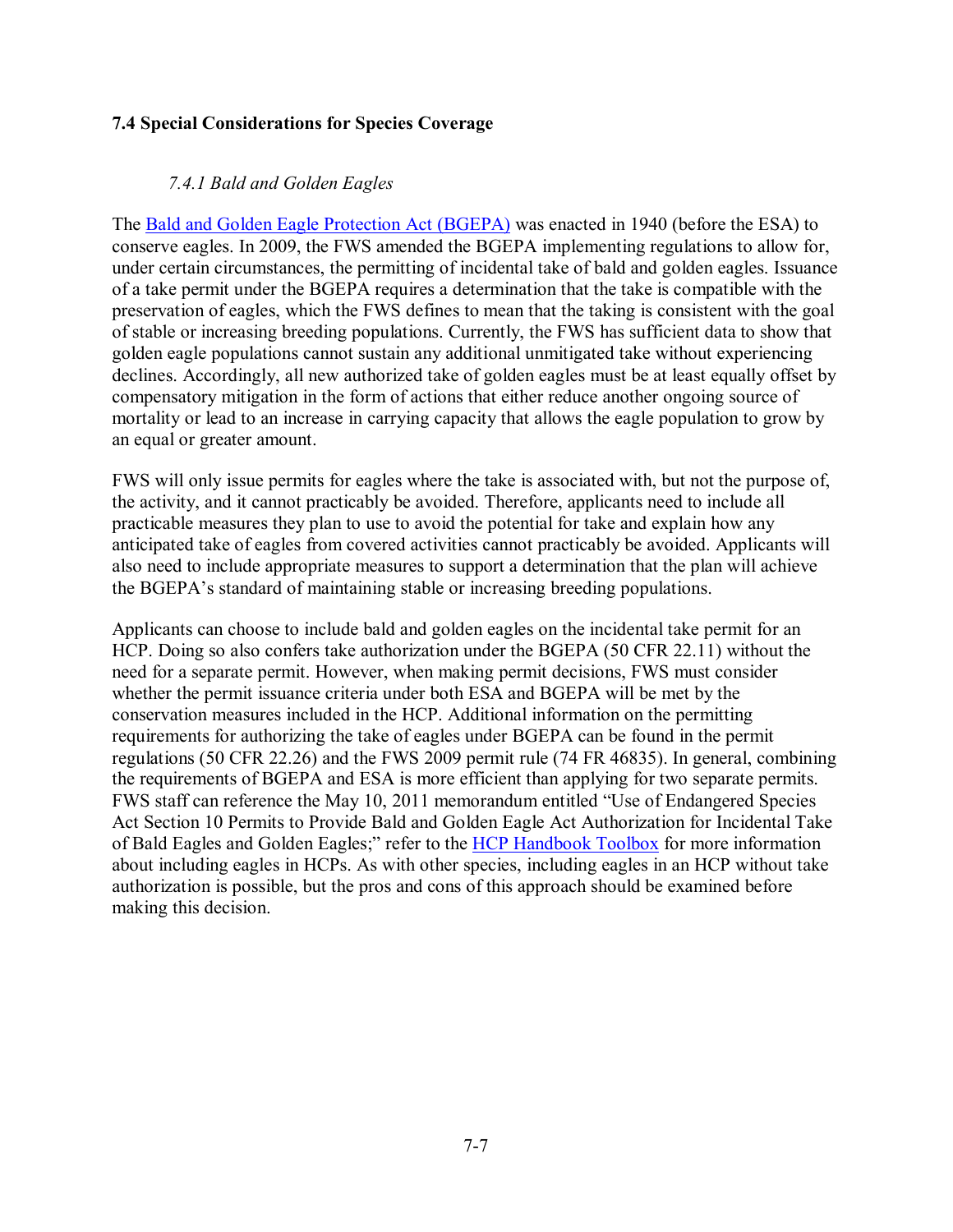### **Figure 7.4a: Different approaches to receive take coverage for eagles**



### *7.4.2 Anadromous Fish*

Close collaboration between the Services is required when an applicant's proposed covered activities are likely to cause take of both FWS and NMFS listed species, such as salmon and sturgeon. When both agencies are working with an applicant on development of an HCP, careful planning is necessary to ensure efficient development of the plan. Any differences the two agencies have about minimizing or mitigating take for a species or a life stage of a species in an HCP should be discussed early in the process so issues can be resolved.

When discussing species coverage in an HCP that covers both NMFS and FWS trust species, the HCP must cover at least one ESA-listed species; however, the HCP doesn't need to cover an ESA-listed species for each agency.

#### *7.4.3 Sea Turtles*

Jurisdiction of listed sea turtles is shared by FWS and NMFS in accordance with [a July 1977](https://www.fisheries.noaa.gov/resource/document/noaa-fisheries-and-us-fws-memorandum-understanding-sea-turtles)  [Memorandum of Agreement \(MOA\).](https://www.fisheries.noaa.gov/resource/document/noaa-fisheries-and-us-fws-memorandum-understanding-sea-turtles) FWS has jurisdiction over sea turtles while they are on the land, while NMFS has jurisdiction in the water. Close collaboration between the Services may be needed when an applicant's proposed activities cross our jurisdictional boundaries.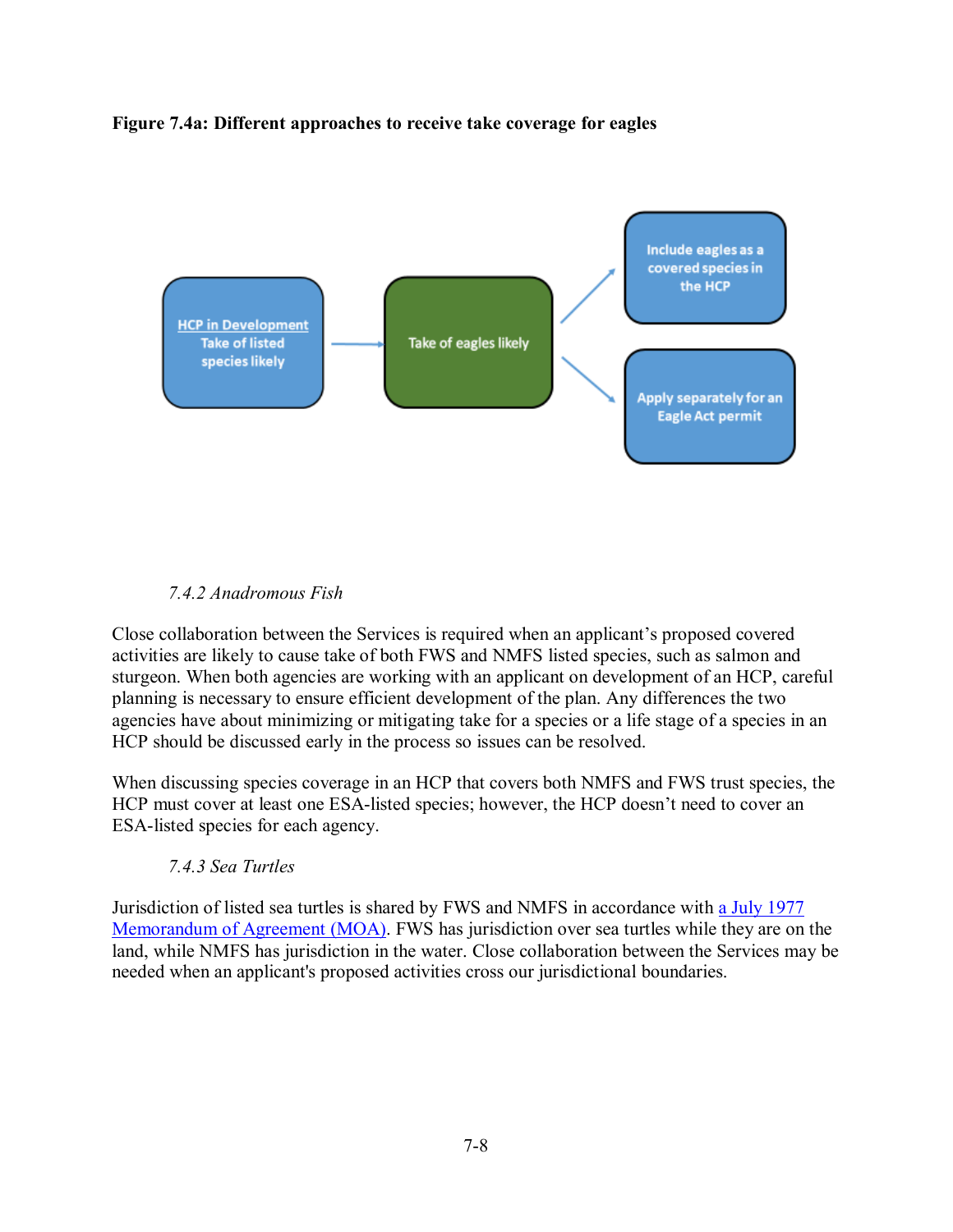#### *7.4.4 Marine Mammals*

Jurisdiction over marine mammals is split between NMFS and FWS. NMFS is charged with conserving and protecting whales, dolphins, porpoises, seals, and sea lions. Walrus, manatees, otters, and polar bears are under FWS' management authority. When developing an ESA incidental take permit application and conservation plan, it is imperative that an applicant work with the Services from the outset in order to determine if their action is likely to incidentally take marine mammals. If marine mammals could be incidentally taken as a result of proposed activities, the applicant should also begin a separate [Marine Mammal Protection Act \(MMPA\)](https://www.fws.gov/international/laws-treaties-agreements/us-conservation-laws/marine-mammal-protection-act.html) application process for authorization of incidental take of marine mammals under that statute. Sections  $101(a)(5)(A)$  and (D) of the MMPA provides authority for the Secretary of Interior or Commerce to allow "incidental, but not intentional" take of small numbers of marine mammals from a specified activity in a specified geographical region. Section 7(b)(4)(C) of the ESA also requires the Secretary of Interior or Commerce to conclude that the taking of ESA-listed marine mammals is authorized under section 101(a)(5) of the MMPA before issuing an incidental take statement. In order to obtain authorization under the MMPA, an applicant must also apply for an MMPA Letter of Authorization or Incidental Harassment Authorization.

To authorize take under the MMPA, the relevant Services must find that the action:

- 1. will have a negligible impact on the affected species or stock, and
- 2. will not have an unmitigable adverse impact on the availability of such species or stock for taking for subsistence uses.

NMFS may authorize MMPA incidental take through either a letter of authorization issued in conjunction with activity-specific regulations or a more streamlined incidental harassment authorization. The applicant must consider what type of MMPA incidental take authorization is most appropriate, but a letter of authorization is often more appropriate for those engaged in the HCP process because it can cover a longer time frame - up to 5 years. An incidental harassment authorization is valid only for taking by harassment for up to one year.

Establishing an "incidental take" authorization for marine mammals requires either: (1) an activity specific rule-making under section  $101(a)(5)(A)$  with notice and comment that results in the publication of regulations governing issuance of Letters of Authorization or (2) a more streamlined notice and comment procedure for IHAs under section 101(a)(5)(D), depending on the level of taking and the duration of the authorization being requested (50 CFR 18; NMFS regulations are 50 CFR 216). Within FWS, authority for MMPA permits has been retained at the Division of Management Authority. Within NMFS, authority for MMPA permits has been retained in the Office of Protected Resources, Permits, and Conservation Division.

If marine mammals are not identified as an issue up front, the permitting process could become much more time consuming (effectively doubled) if it is later discovered, for instance during section 7 consultation, that marine mammals will be incidentally taken under the ESA. Therefore, it is in the interest of both the applicant and the Services that MMPA compliance requirements are running concurrently with the ESA permitting and consultation process.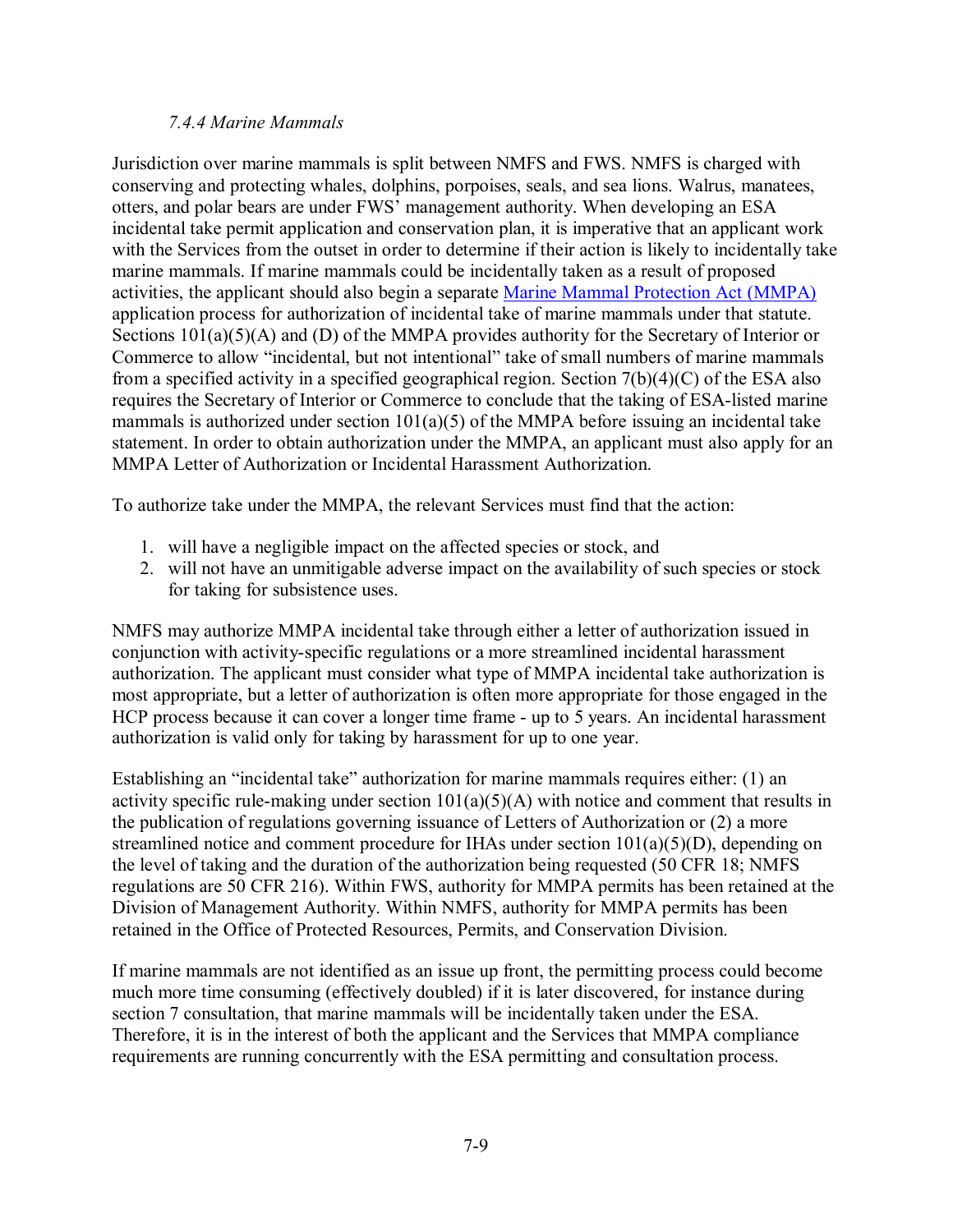

**Figure 7b: Marine Mammal Protection Act: Incidental Take Authorization**

7.4.4.1 Incidental Harassment Authorization (IHA)

The applicant may apply for an Incidental Harassment Authorization (IHA) if they can show that (1) the underlying activities have no potential for serious injury or mortality, or (2) they can negate the potential for serious injury or mortality through mitigation requirements in the requested authorization. Serious injury is defined as "any injury that will likely result in mortality" (50 CFR 216.3).

The IHA process does not require procedural rulemaking; however, the Services must solicit public comment by publishing the proposed authorization in the *Federal Register*. The MMPA indicates that IHAs should be issued within 120 days of a Services' receipt of a complete application (although other factors may, in practice, lengthen this time).

7.4.4.2 Letter of Authorization

If covered activities are likely to cause or lead t[o](http://www.nmfs.noaa.gov/pr/glossary.htm#serious) [serious injury](http://www.nmfs.noaa.gov/pr/glossary.htm#serious) or death, and they cannot be moderated by mitigating measures, or if the applicant seeks take coverage for a longer period of time, the applicant must obtain a letter of authorization (LOA). For well-planned, multi-year activities for which enough detailed information can be provided in an application to allow for a robust analysis of multiple years of activities, we may use the rulemaking/LOA process, even when serious injury or mortality is not anticipated, because annual renewal of LOAs during the effective period of the specific regulations does not require a public comment period and is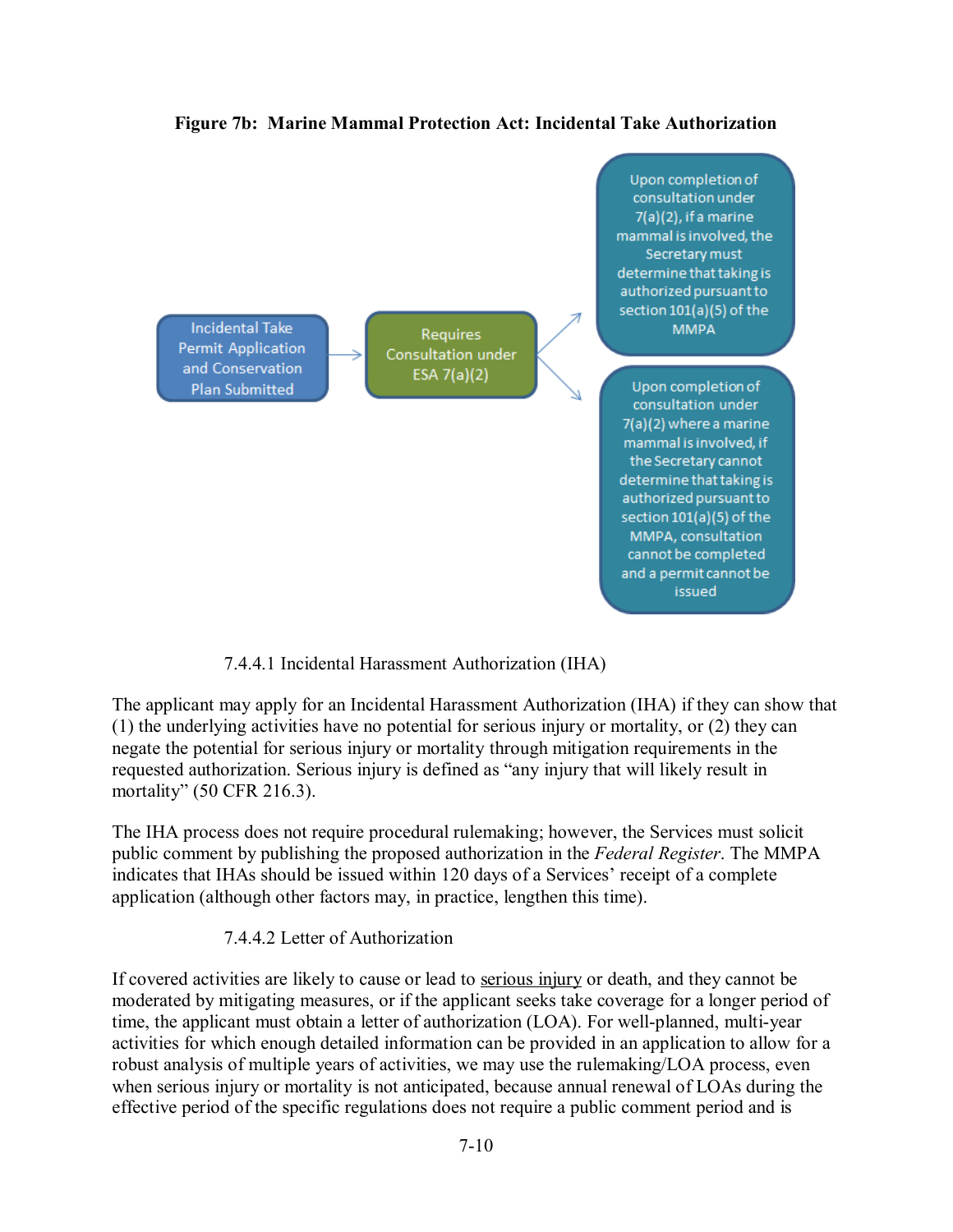administratively less cumbersome than requesting and processing a new IHA every year. To issue an LOA, we have to promulgate regulations, which may be valid for a maximum period of 5 consecutive years. We may issue LOAs annually under these regulations or for up to the maximum 5-year period of validity. Under NMFS implementing regulations for section  $101(a)(5)(A)$ , the MMPA rulemaking process includes two public comment periods, including public notice of the receipt of a request and, subsequently, a proposed rule.

Both proposed IHAs and proposed rules must outline:

- 1. permissible methods of taking;
- 2. the means of effecting the least practicable adverse impact on the species or stock and its habitat and on the availability of the species or stock for subsistence uses; and
- 3. requirements for monitoring and reporting, including requirements for the independent peer-review of proposed monitoring plans where the proposed activity may affect the availability of a species or stock for taking for subsistence uses.

If the information submitted in support of the incidental take request is sufficient (i.e., it would support necessary analyses as well as preparation of the requisite NEPA analysis and ESA section 7 consultation), we start processing the LOA. Decisions on LOA applications, which include two comment periods, possible public hearings, and consultations, may take between 10 and 18 months or longer. In contrast, IHA decisions involve just one comment period and, depending on the issues and species involved, can take anywhere from 4 to 9 months. However, as stated above, considering issues such as the form of take contemplated by the applicant engaged in the HCP process, and the need for multi-year coverage, the IHA process would appear to have little utility to most of those seeking large scope and long enduring incidental take permits.

After the appropriate type of MMPA authorization is determined, the applicant must submit a written request to the Services (FWS for sea otters, manatees, polar bears, and walrus, and NMFS for all others).

Requests made to NMFS for MMPA authorization must include items 1-14 below:

- 1. A detailed description of the specific activity or class of activities that can be expected to result in incidental taking of marine mammals;
- 2. The date(s) and duration of such activity and the specific geographical region where it will occur;
- 3. The species and numbers of marine mammals likely to be found within the activity area;
- 4. A description of the status, distribution, and seasonal distribution (when applicable) of the affected species or stocks of marine mammals likely to be affected by such activities;
- 5. The type of incidental taking authorization that is being requested (i.e., take by harassment only; take by harassment, injury, or death) and the method of incidental taking;
- 6. By age, sex, and reproductive condition (if possible), the number of marine mammals (by species) that may be taken by each type of taking we describe in (5) above, and the number of times such takings are likely to occur;
- 7. The anticipated impact of the activity on the species or stock;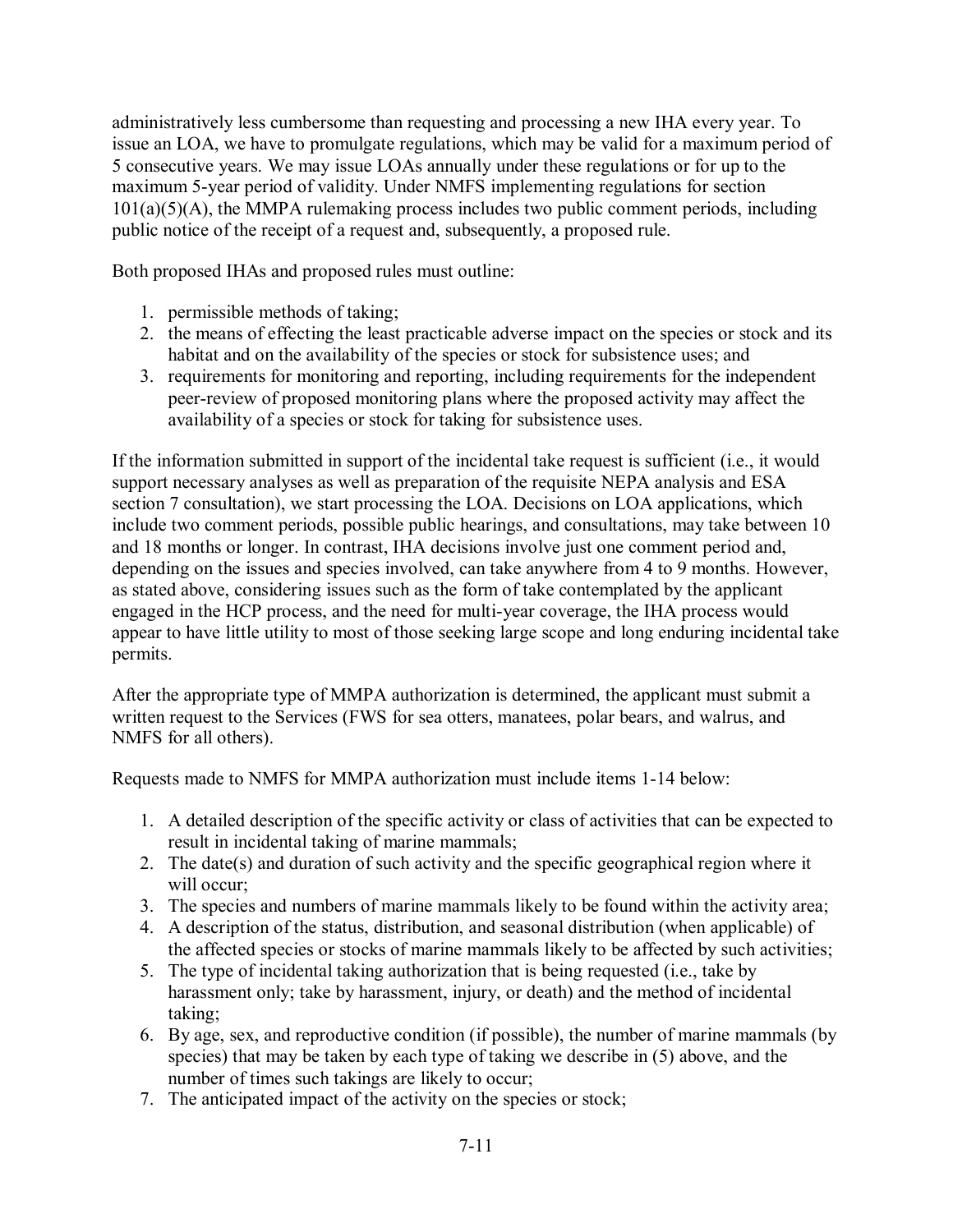- 8. The anticipated impact of the activity on the availability of the species or stocks of marine mammals for subsistence uses;
- 9. The anticipated impact of the activity on the habitat of the marine mammal populations, and the likelihood of restoration of the affected habitat;
- 10. The anticipated impact of the loss or modification of the habitat on the marine mammal populations involved;
- 11. The availability and feasibility (economic and technological) of equipment, methods, and manner of conducting such activity or other means of effecting the least practicable adverse impact on the affected species or stocks, their habitat, and on their availability for subsistence uses, paying particular attention to rookeries, mating grounds, and areas of similar significance;
- 12. Where the proposed activity would take place in or near a traditional Arctic subsistence hunting area or may affect the availability of a species or stock of marine mammal for Arctic subsistence uses, the applicant must submit either a ["plan of cooperation"](http://www.nmfs.noaa.gov/pr/glossary.htm#plan) or information that identifies what measures it took or will take to minimize any adverse effects on the availability of marine mammals for subsistence uses;
- 13. The suggested means of accomplishing the necessary monitoring and reporting that will result in increased knowledge of the species, the level of taking or impacts on populations of marine mammals that are expected to be present while conducting activities and suggested means of minimizing burdens by coordinating such reporting requirements with other schemes already applicable to the people conducting such activity. Monitoring plans should include a description of the survey techniques that will be used to determine the movement and activity of marine mammals near the activity site(s), including migration and other habitat uses, such as feeding. Guidelines for developing a sitespecific monitoring plan may be obtained by writing to the Director, Office of Protected Resources; (NMFS) and
- 14. Suggested means of learning of, encouraging, and coordinating research opportunities, plans, and activities relating to reducing such incidental taking and evaluating its effects.

FWS informational requirements are similar to NMFS's list above. FWS's MMPA regulations are at 50 CFR 18.1 through 18.34, with general exceptions in 18.21 through 18.26. Incidental take is mostly covered by 50 CFR 18.27. FWS does not provide a 3-200 application form for MMPA.

### *7.4.5 Plants*

Although take prohibitions do not apply to listed plant species in the ESA, plants can and often should be included in HCPs as covered species. Because the Services cannot issue a permit that would jeopardize the continued existence, or destroy or adversely modify the designated critical habitat of, any listed species (including plants), covering plants in an HCP may be prudent to avoid these problems in the HCP permitting process. When plants are covered in an HCP, encourage applicants to include measures that will provide a conservation benefit to listed plant species to be addressed in an HCP (which may also lower the required level of NEPA analysis). In addition there may be State laws that prohibit take of state listed plants and an HCP can provide the instrument to satisfy State law.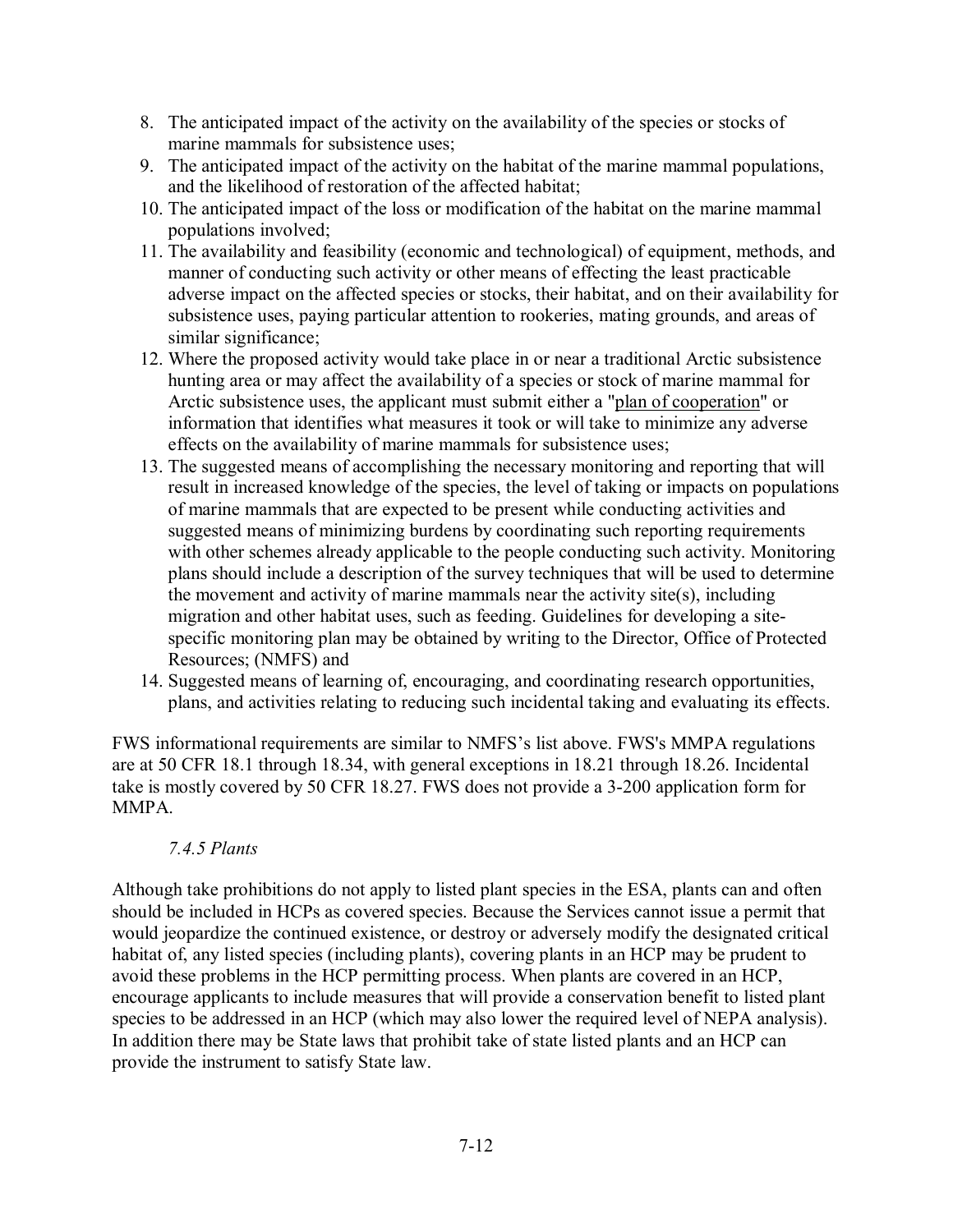When plants are included as covered species in an HCP, they may be included on the permit for various reasons including:

- 1. Plants are protected under a state law and our permit can facilitate compliance with state requirements
- 2. the applicant wants No Surprises assurances to cover plants, and the HCP provides minimization and mitigation measures for the plants to meet the permit issuance criteria
- 3. some other compelling reason to include plants on the permit

## *7.4.6 State Protected Species*

In States that have their own endangered species laws, it is particularly important to coordinate the development of the HCP for covered species with the State natural resource agency. For example, in Illinois, the State accepts the HCP as part of their process to authorize incidental take of State-listed species. In Illinois, if an applicant needs incidental take coverage of State-listed species, including it as a covered species in the HCP might be an efficient way to meet State requirements. On the other hand, some State laws prohibit take of their listed species but have no mechanisms for authorizing such take. If a federally listed species is also State-listed, the applicant and the Services should work closely with the State resource agency to ensure their needs for the species are considered in the HCP.

## *7.4.7 HCPs and Enhancement of Survival Permits*

Candidate conservation agreements with assurances (and their associated permit) cover the permittee's incidental take if a covered species becomes listed. Safe harbor permits also cover incidental take as long as the permittee maintains a certain baseline of habitat or species numbers. These enhancement of survival permits provide No Surprises assurances similar to HCPs, and they can be amended to adapt to changing circumstances. Nevertheless, there are growing numbers of situations where covered landowners seek significant, fundamental changes that may require an HCP. A landowner may want to change their land use in ways completely incompatible with their permit, or a covered property might be incorporated into a larger-scale regional project. A landowner could also decide to forgo returning to baseline and make the "credits" gained for the species available to others or to meet their own mitigation needs in an HCP.

The Services need to carefully consider the agreements and analyses supporting the enhancement of survival permit, as well as the changed circumstances when working on the HCP. Would the proposed land use change truly exceed take levels already authorized (e.g., below baseline)? The existing enhancement of survival permit may already address appropriate responses if a permittee decides to terminate their agreement. As much as possible, we should respect the voluntary measures that have already been implemented. For example, a Safe Harbor Agreement (SHA) conservation site might become the mitigation site for the new HCP, in which case, the HCP should build off the conservation achievements of the SHA and include them in the HCP. In this situation, the HCP permit terms will usurp the SHA permit terms at the site. In some cases there may be ongoing conservation commitments from implementing the existing SHA that must be retained. For example: the XYZ SHA has a conservation commitment that extends 10 years beyond the permit term to maintain certain habitat conditions. After the SHA expires the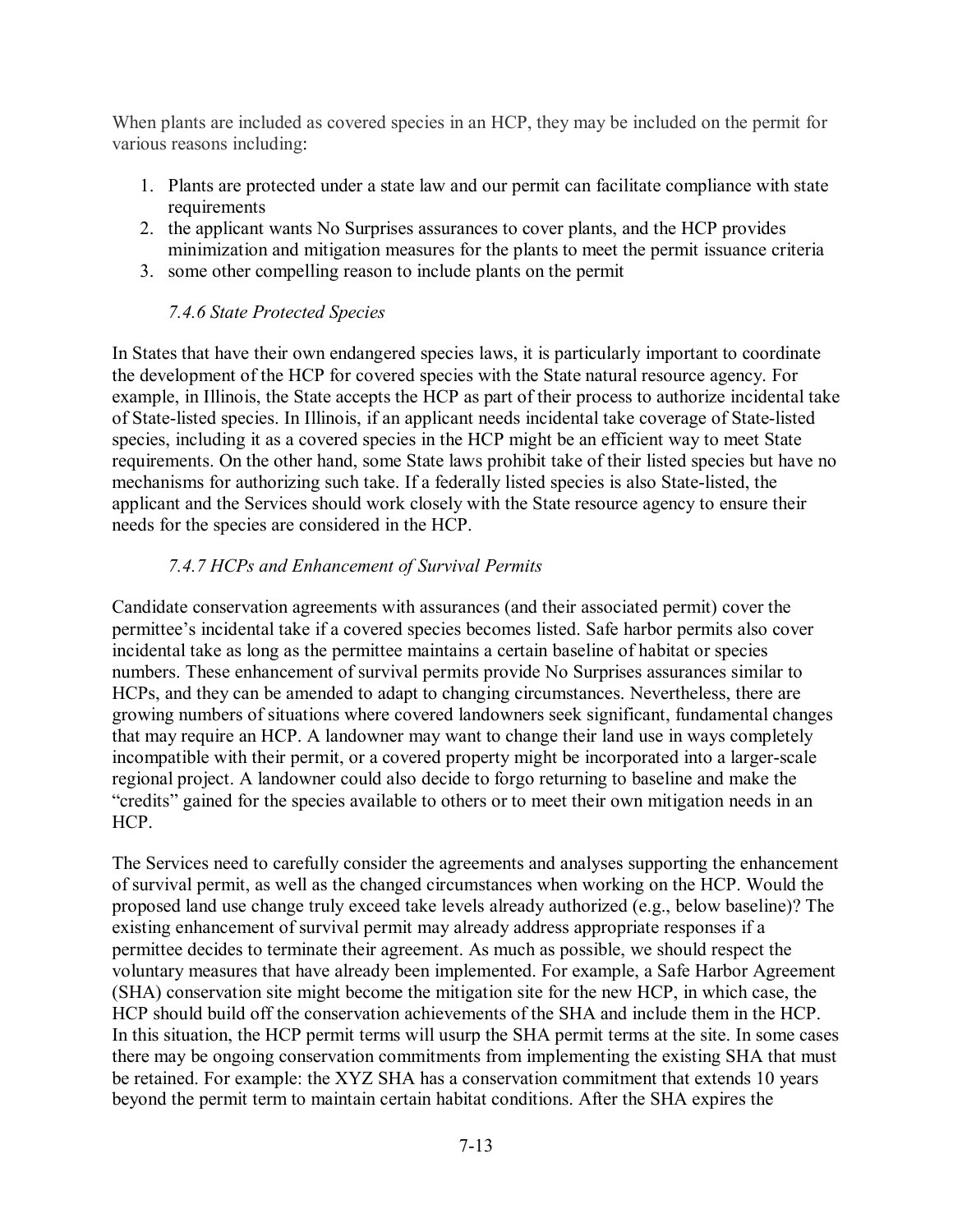landowner wants to use the SHA area as part of a new HCP; in this case the conservation commitment beyond the SHA permit term must be honored.

On a safe harbor property, the status of above-baseline species or habitat may become open to negotiation. The landowner has the authority to take down to baseline, but any above-baseline resources might figure into the mitigation of a potential HCP. If there is no way to accommodate the existing covered species, either above- or below-baseline, into newly proposed land uses, then a safe harbor permittee seeking an HCP may need to consider off-site compensatory mitigation.

FWS biologists negotiating SHAs should consider the possibility that an agreement might eventually need to be transformed into an HCP.

# **7.5 Addressing Critical Habitat**

When a species is proposed for listing as endangered or threatened under the ESA, the Services must consider whether there are areas of habitat essential to the species' conservation. Within the geographical area occupied by the species at the time it is listed, critical habitat is the specific areas that contain features essential to the conservation of an endangered or threatened species that may require special management considerations or protection. Critical habitat may also include areas outside the geographical area occupied by the species at the time it is listed that are essential for the conservation of the species.

# *7.5.1 Effect of Critical Habitat on HCPs*

Under section 7 of the ESA, Federal agencies must ensure that their activities are not likely to result in the destruction or adverse modification of designated critical habitat. If proposed covered activities in an HCP are likely to adversely affect designated critical habitat, section 7 requires us to analyze those effects in the consultation for the proposed issuance of the incidental take permit and determine if it is likely to destroy or adversely modify critical habitat. If we determine that covered activities in an HCP are likely to destroy or adversely modify critical habitat, the applicant must adjust the plan so that they avoid that outcome. If critical habitat is designated on lands that are covered by an existing HCP, we must reinitiate consultation on the existing Section 7 analysis to analyze the effects of implementing the plan on critical habitat. If we find that critical habitat is likely to be adversely modified, we must consider our options consistent with the regulatory assurances, including:

- work with the permittee to develop reasonable and prudent alternatives so they can voluntarily adjust implementation of covered activities to avoid adverse modification to critical habitat, or
- the Services could revoke their permit or coverage for those activities that are expected to adversely modify critical habitat.

Planning for designation of critical habitat will clarify the response should it be designated in the plan area (often in the HCP's changed circumstances section). Typically, the response outlined in the plan is a commitment by the permittee to adjust covered activities to avoid adverse modification as determined by Services staff in consultation with the permittee. If designation of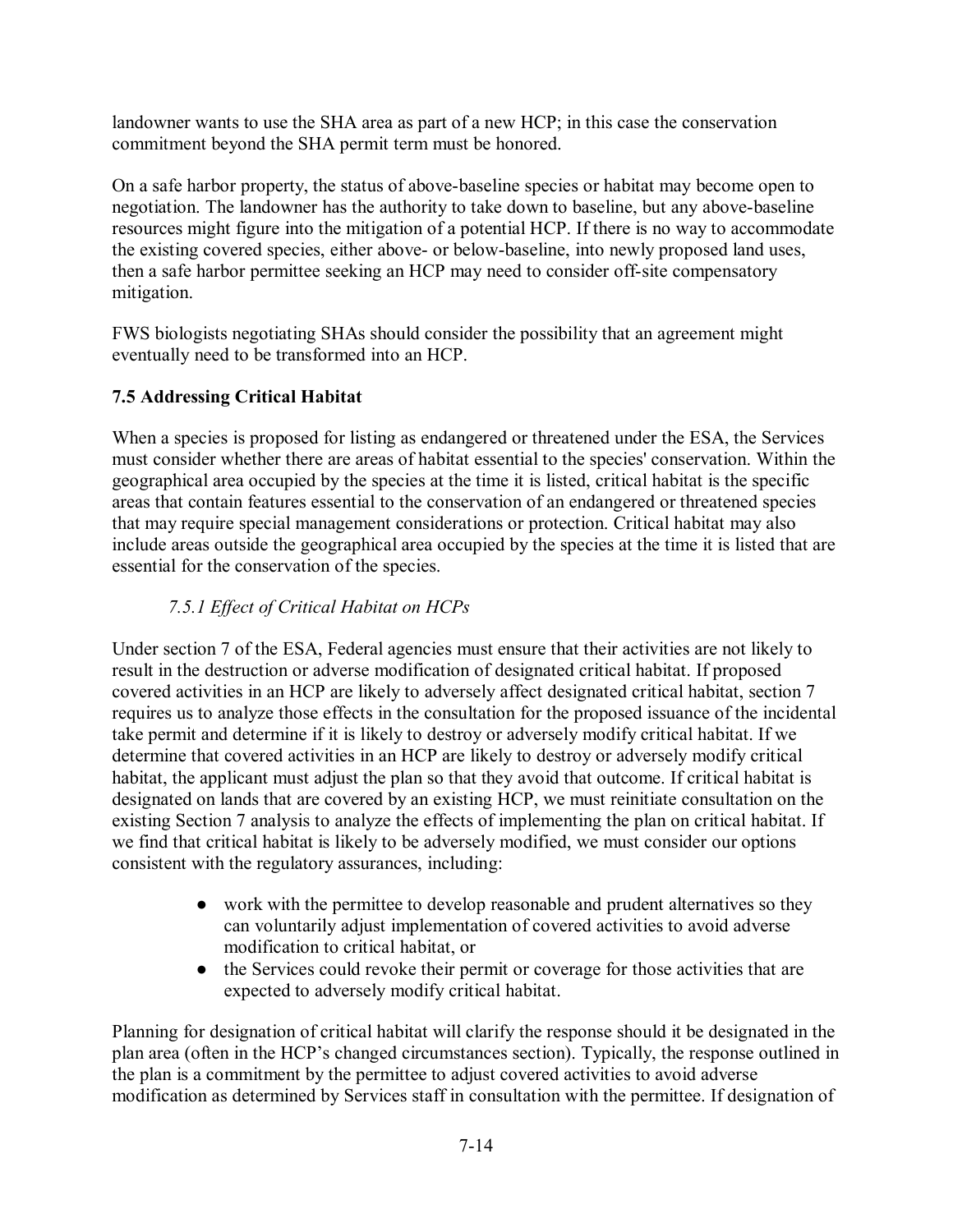critical habitat is included as a changed circumstances and it has specific measures the applicant will take to avoid actions that would result in adverse modification of critical habitat, then we are able to avoid problems with No Surprises and we should be able to avoid permit revocation. As discussed below in detail, the designation of critical habitat in a permitted HCP should not be needed if the plan provides a benefit to the species and its habitat.

# *7.5.2 Critical Habitat Exclusions*

The Services jointly issued a policy on February 11, 2016 (81 FR 7226) (see the HCP Handbook [Toolbox\)](https://www.fws.gov/endangered/what-we-do/hcp-handbook-toolbox.html#Ch7) that provides predictability, transparency, and consistency regarding exclusions from critical habitat designations. Rather than cover the entire range of factors that may be considered as the basis for an exclusion in any given designation, the policy provides our position on how we consider non-permitted conservation plans and partnerships; conservation plans permitted under section 10 of the ESA; tribal, military and Federal lands; and economic impacts in the exclusion process.

Under section 4(b)(2) of the ESA, all discretionary decisions to exclude areas from a critical habitat designation, including areas covered by a permitted HCP, must be based on a case-bycase analysis to determine whether the benefits of exclusion outweigh the benefits of inclusion and will not result in the extinction of the species. Our critical habitat policy doesn't alter this requirement, but it clarifies the critical habitat exclusion process for Federal and State agencies, tribes, and the public. It also provides a defensible and predictable critical habitat exclusion process.

The policy consists of the following HCP-related elements that the Services consider when determining whether to exclude any areas from critical habitat:

- Section 10 permitted conservation plans: When we undertake a discretionary  $4(b)(2)$ exclusion analysis, we will always consider for exclusion from a designation of critical habitat those areas covered by an approved candidate conservation agreement with assurances/safe harbor agreement/HCP if incidental take caused by the activities in those areas is covered by a permit under section 10 of the Act.
- Partnerships and conservation plans: When we undertake a discretionary  $4(b)(2)$ exclusion analysis, we will give great weight and consideration to the conservation benefits provided through conservation plans, programs and partnerships before designating critical habitat. We will generally exclude areas from critical habitat designation when those areas are covered by approved and implemented plans or programs, and involve demonstrated partnerships that provide a benefit to the species and its habitat. This policy element could be used to evaluate an area covered by an HCP that is not yet permitted, but is in the final stages of permitting.

## **7.6 Identifying the Role of the Plan Area in the Conservation of Each Covered Species**

Understanding the value of the approved plan area to covered species is necessary to understand how both the impacts and conservation of the HCP will affect the overall species' status. See chapter 9 for more information about developing the HCP conservation program.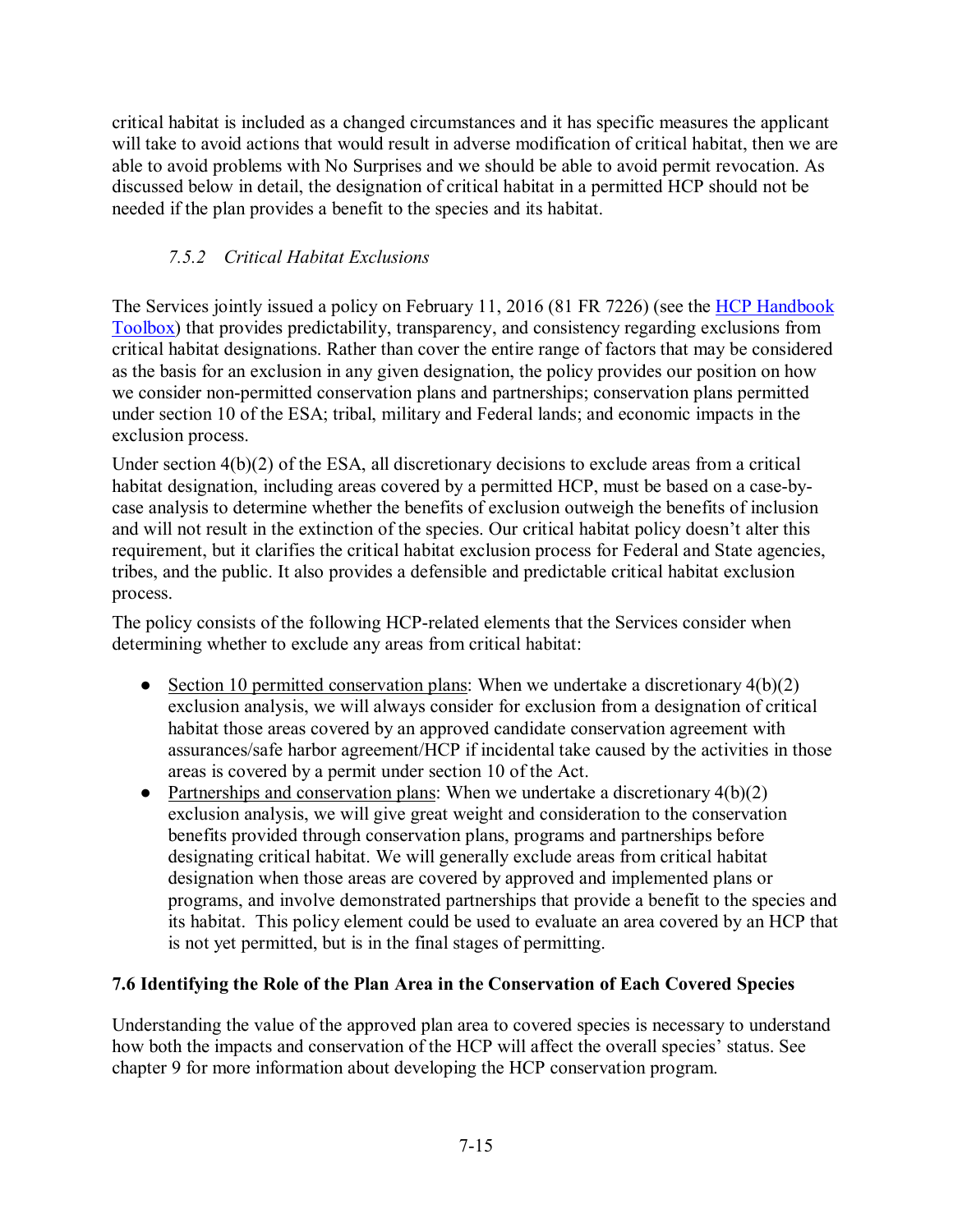The role of the HCP area in the conservation of covered species relative to the overall range of the species is an important consideration for the section 7 (jeopardy analysis) and NEPA (cumulative effects) analyses. This information also helps us understand the conservation needs of the species to develop an appropriate conservation strategy. Examples of questions we could ask to understand the context of the plan area to the species include:

- What percent of total habitat or species' range occurs in the HCP area?
- Does the HCP area contain designated critical habitat?
- Is the HCP area a core area for the species?
- Does the HCP area include habitat needed for recovery of the species as identified in the recovery plan? If there is no recovery plan or if a plan is not up-to-date, the best available information must be used.
- Does the HCP area harbor a genetically unique or isolated population?
- Does the HCP area harbor a source population that enhances surrounding populations outside the plan area?
- Are there climate refugia or other conditions important for conserving climate sensitive species in the HCP plan area?
- How will implementation of the plan's covered activities negatively affect the species outside the plan area and the overall range of the species?
- How will implementation of the plan's conservation program enhance the species status outside of the plan area and the overall range of the species? Can we quantify it?
- How will changes to habitat quantity and quality affect the species outside the plan area and the overall range of the species? Does the HCP area play a particularly important role for the species in terms of habitat quality or quantity?

The structured framework in the FWS ["Species Status Assessments"](https://www.fws.gov/endangered/improving_ESA/ssa.html) could be useful to adopt for developing a conservation strategy for HCPs.

Threats to the species both inside and outside the plan area are important to keep in mind when developing a conservation strategy for covered species. Large-scale threats, like effects of climate change, can add to the importance of evaluating the role of the HCP area relative to outside the area and of the overall range of the species. Some of the questions we should consider include:

- Are there large-scale threats that could impact the conservation program of the HCP (e.g., white-nose syndrome in bats, various widespread impacts related to invasive species, or effects of climate change such as drought, increased spread of invasive species, increased risk of wildfire, sea level rise, etc.)?
- Are those threats already occurring in the plan area, or is the HCP area currently a safe haven from an important threat?
- Is the species particularly vulnerable to specific effects of climate change? Are there habitats in the HCP area that would be important to serve as refugia for covered species from the projected effects of climate change? Are there areas within the HCP boundary that should be conserved to help keep the effects of climate change from undermining the effectiveness of the HCP's conservation strategy for the covered the species (e.g., provide a diversity of conditions that will allow the species to adapt to changing conditions, or that facilitate movement in response to changing conditions)?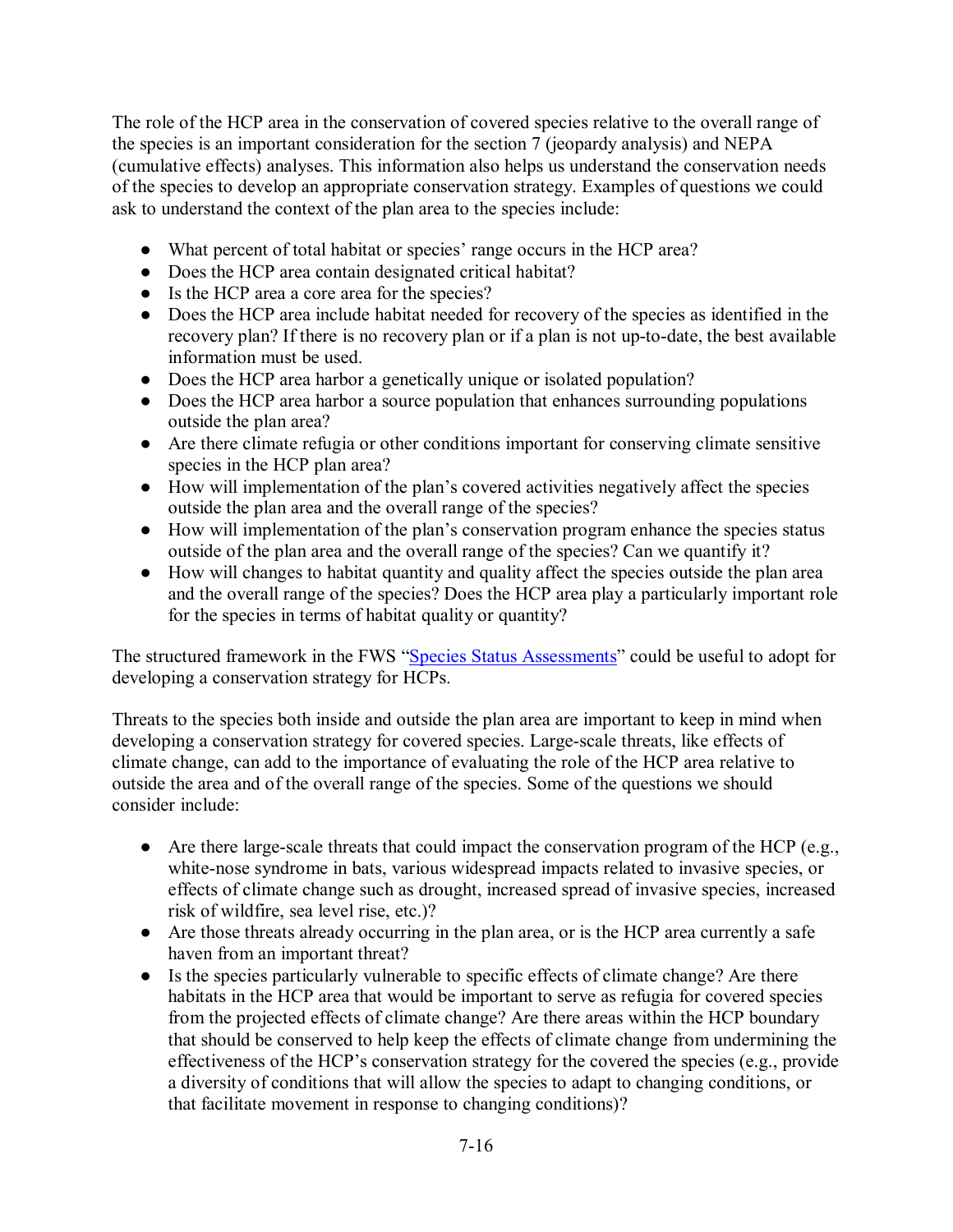## **7.7 Tools**

Developing a conservation program and analyzing effects from plan implementation can be challenging tasks, but there are tools that can help (see the [HCP Handbook Toolbox\)](https://www.fws.gov/endangered/what-we-do/hcp-handbook-toolbox.html#Ch9). Below is a small selection of tools that may be useful in developing your HCP: use them if they are helpful, but there is no obligation or requirement to use them. As with all data driven tools, the results need to be interpreted carefully as data quality and quantity affect the analysis and results. Similar HCPs may have already conducted analyses that could be useful to consider in your HCP. The summaries below are to get you started; more investigation is needed to understand and use these tools.

## *7.7.1 Climate Change Effects Analysis*

Understanding the realm of ongoing and future effects of climate changes can be an important consideration to provide context for decisions during the HCP development process, and in related section 7 and NEPA processes. Considering climate change early in plan development can help to ensure the conservation program has durable outcomes. There are many ways to start your climate change analysis; we offer the following sequence to focus your climate work only on the variables that matter for your covered species and their habitats:

- *You might want to start by exploring what climatic variables the covered species are sensitive to, for example:*
	- Do you have a species that is sensitive to temperature (e.g. a fish species with narrow temperature tolerance)?
	- Do you have coastal habitat that is sensitive to flooding?
	- Do you have a species or habitat that is sensitive to variability of precipitation (e.g. seasonally flooded pond habitat)?
- *Having narrowed your focus to climatic variables that are important to your species: how might those climatic variables change in future climates?* If you're unfamiliar with climate trends and projections, you can review regional summaries put out by federal entities such as the National Climate Assessment, USGS Climate Science Centers, USFWS Landscape Conservation Cooperatives, or NOAA Regional Integrated Sciences and Assessments programs.
- *Given the expected changes and effects to covered species and habitats from climate change- how should we adjust the conservation strategy for those sensitive species to manage climate-related risks and meet goals and objectives?* How much would various climatic factors have to change for it to matter for the decisions we make for this HCP?

Different types of analytical tools may be useful to help work through the analytical steps above: computer models to project climatic changes (e.g., changes in temperature, precipitation, sea level, storm severity or extreme events); models, experiments, or expert elicitation to assess likely direct, indirect, and interactive effects on species, communities, and habitats; and decision analytic approaches to decide how to manage climate-related risks. In many cases it may be appropriate to use existing scientifically credible information, rather than conducting new analyses. User-friendly scientific tools are available online that may be suitable for some analyses. For example: Defenders of Wildlife has conducted a "coarse filter" assessment of climate change sensitivity for all U.S. species currently listed as endangered; that database is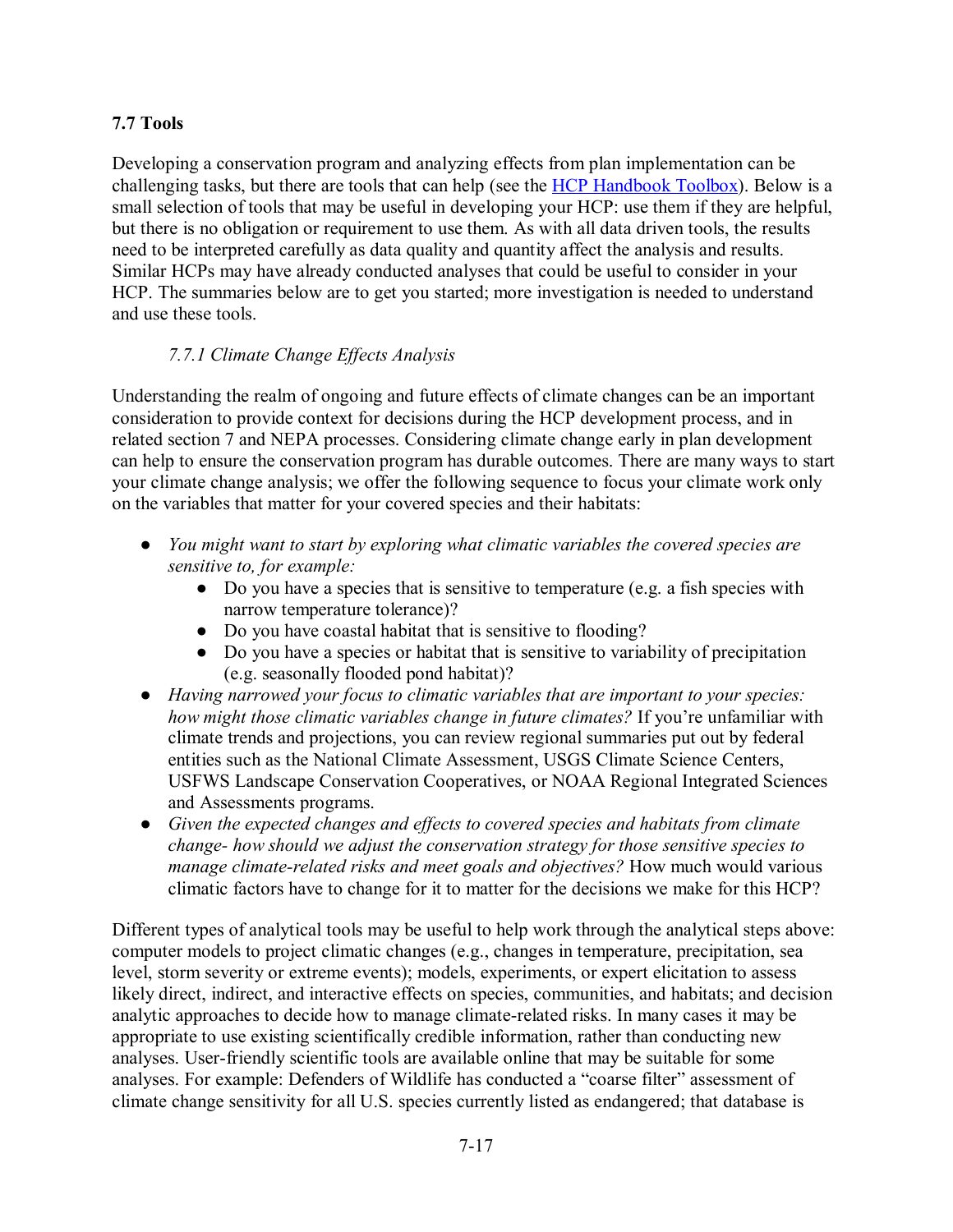available on request. In all cases it will be important to understand the appropriate uses and limitations of the tools, as well as best practices for interpreting and using model outcomes or other information. Since tools are continuing to improve for assessing and addressing climate change and its effects, obtaining the assistance of Services or other climate change specialists will help ensure efficiency and effectiveness. Tools and guidance for incorporating climate change into HCPs are further addressed in Chapter 9 and in the [HCP Handbook Toolbox.](https://www.fws.gov/endangered/what-we-do/hcp-handbook-toolbox.html#Ch9)

## *7.7.2 Conceptual Models*

Conceptual models can range from basic to complex graphics used to simplify problems by laying out how the system, species, or threats are thought to work and affect each other. Conceptual models can be useful early in the HCP development process as hypotheses about how the system works and the discussions during their development promotes close coordination between the Services, the applicant, and their consultants. See *10.1.2.1* for more on conceptual models. [Mental Modeler](http://www.mentalmodeler.org/) and [Lucid Chart](https://www.lucidchart.com/) are two examples of free and easy to use programs to help develop conceptual models.

# *7.7.3 Decision Support Models*

Structured decision making is a general term for a logical *process* to make decisions. It involves carefully organized analysis of problems to reach decisions that are focused clearly on achieving fundamental objectives. Based in decision theory and risk analysis, structured decision making encompasses a simple set of concepts and helpful steps, rather than a rigidly-prescribed approach for problem solving. Key concepts include clearly articulated goals and objectives, dealing explicitly with uncertainty and transparency in decision making, and integrating science and policy explicitly. Decision support tools include decision trees, scoring matrix tables, etc. These tools can be useful throughout the entire HCP process whenever decisions need to be made. For more information about structured decision making see the [HCP Handbook Toolbox\)](https://www.fws.gov/endangered/what-we-do/hcp-handbook-toolbox.html#Ch7).

## *7.7.4 Effects Pathway Model*

The Effects Pathway Model can be used to identify stressors and explore how those stressors might affect covered species. We describe the effects pathway model in Chapter 8.

# *7.7.5 Geographic Information System (GIS)*

[GIS](http://www.esri.com/what-is-gis) is an essential tool for logically laying out an HCP area and displaying it through maps. GIS can also be a useful tool for analyzing complex spatial data. GIS analyses can include many things like: species locality analysis and modeling, vegetation locality analysis and modeling, determining location of different habitat, spatial analysis/depiction of likely locations of habitat change related to climate change effects and many more. All of these analyses and map making are often an integral part of reserve design, avoiding impacts in important areas, etc. The mapping and analytical outputs of GIS are indispensable tools for all HCPs.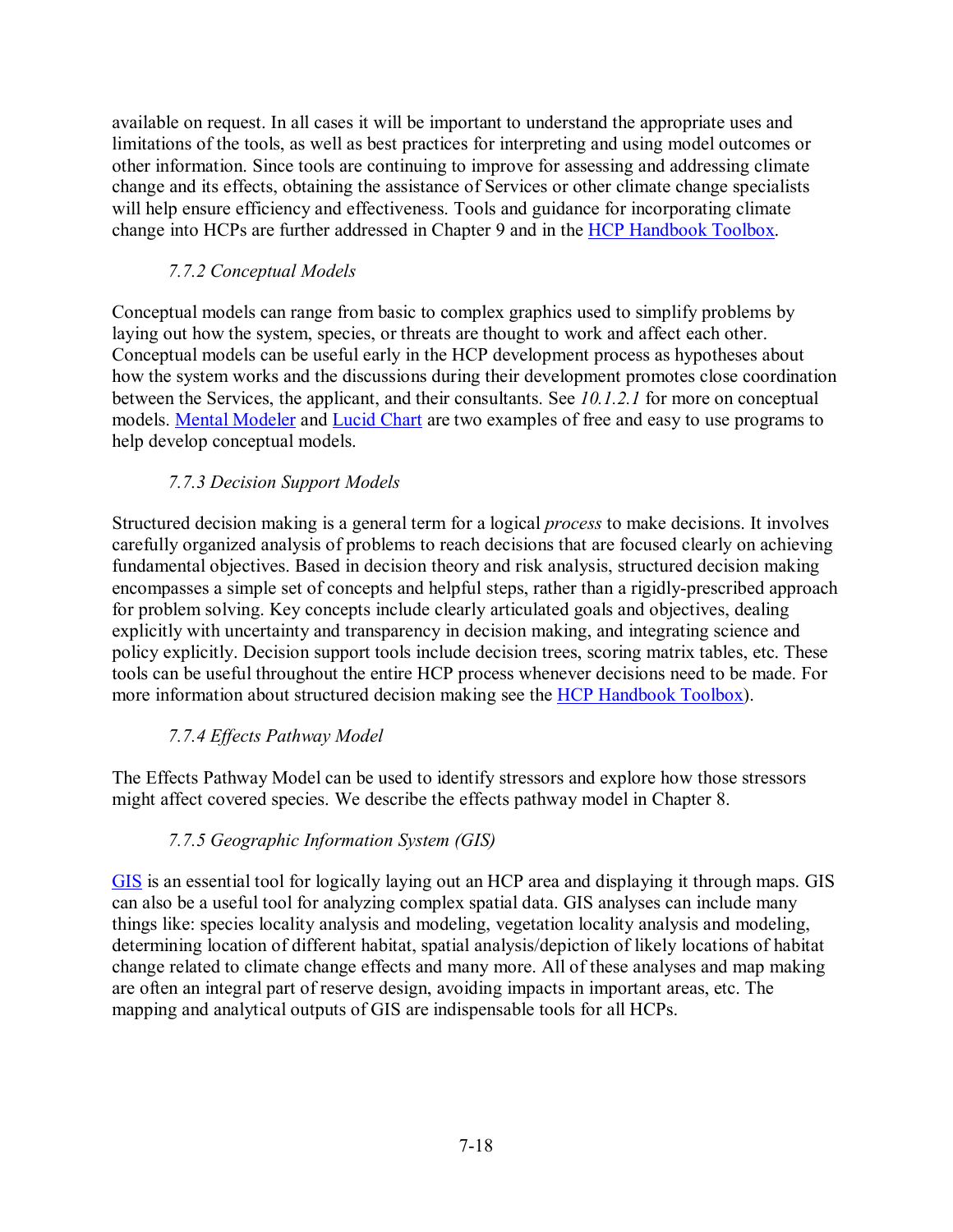#### *7.7.6 Habitat Equivalency Analysis (HEA)*

[HEA](https://www.fws.gov/newengland/pdfs/HEA81012.pdf) is a methodology we use to determine compensation for natural resource damages. HEA was developed specifically for damages caused by things like spills and hazardous waste contamination. The idea behind HEA is that the public can be compensated for past losses of habitat resources through habitat replacement projects of the same type lost. The HEA process attempts to understand the value of lost habitat services and find a replacement of restored habitats that provides services of the same type and quality, and of comparable value as those lost due to injury. HEA assumes the public is willing to accept a one-to-one trade-off between the service lost and the service gained by the restoration. This process can be useful when developing HCPs to determine impacts of the taking and how to appropriately compensate for it. However, information provided by an HEA will need to be considered in conjunction with the statutory permit issuance criteria.

#### *7.7.7 Population Viability Analysis (PVA)*

[PVA](https://training.fws.gov/courses/csp/csp3116/resources/Scientific_References/TNC_Morris_etal_1999.pdf) is a species-specific method of risk assessment frequently used in conservation biology. It is a process that estimates the probability that a population will go extinct within a given number of years. PVA is a statistical approach that utilizes ecological data to bring together species characteristics and environmental variability and forecasts population health and extinction risk. Each PVA is unique and is individually developed for a target population or species, provided sufficient information is available to result in credible modeling. It will be important to consider whether the underlying assumptions of a particular PVA process need to be adjusted due to various changing conditions related directly or indirectly to effects of climate change. Although PVAs can be useful for HCPs to evaluate the population level effects from an HCP's implementation area, we need to interpret the results carefully as the quality and quantity of the data affects the analysis. PVA is useful for comparing scenarios and how they may affect the risk of extinction, we can also use this information to understand actions that will improve the conservation status of the species.

#### *7.7.8 Reserve Design Optimization Models*

Reserve design optimization models can be useful in both the HCP development and implementation phases. These models make use of known species occurrence data (or modeled habitat suitability data) combined with values defined by the user (e.g. minimum patch size, distance from X activity, number of species per grid cell, high habitat quality, etc.) to analyze the landscape and produce a solution or range of solutions that best meet the user-defined goals (e.g. where are the best places to preserve habitat?). For example, you might ask the model to identify 10 acres of a 100-acre area that has the most species that use the area. You could also incorporate model projections of future climate to understand future species use in that same area. These tools can be extremely useful in balancing species conservation needs with development needs during the reserve design development process. Zonation and MARXAN are good examples of reserve design optimization models.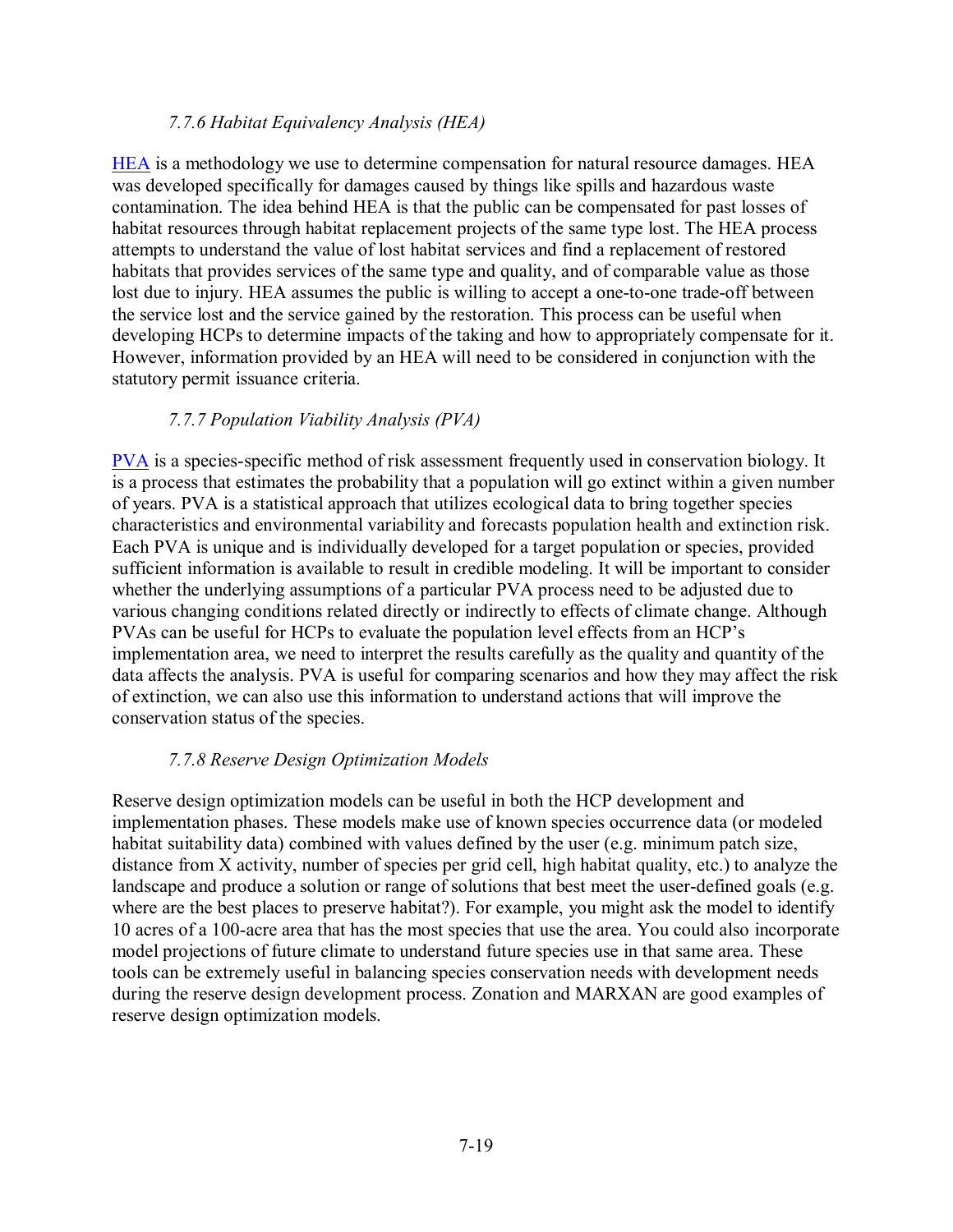#### *7.7.9 Resource Equivalency Analysis (REA)*

[REA](https://www.fws.gov/ecological-services/es-library/pdfs/Technical_Note_on_Avoided_Loss.pdf) involves determining the amount of "natural resource services" that the affected resources would have provided had they not been injured. It equates the quantity of lost services with those created by proposed compensatory restoration projects that would provide similar services. The unit of measure may be acre-years, stream feet-years, or some other metric. The size of the restoration project is scaled to the injury first; the cost of restoration is then calculated after the scaling is complete. The cost of restoring a comparable amount of resources to those lost or injured is the basis for the compensatory damages. REA calculates the replacement cost of the lost years of natural resource services. This process can be useful for HCPs in helping to determine impacts of the taking and how to appropriately compensate for it.

### *7.7.10 Species Distribution and Habitat Suitability Models*

We can estimate species distribution and potential changes to it based on their pattern of occupancy as it relates to biotic or abiotic variables. These models generally analyze species occurrence records against numerous biological (e.g., vegetation associations), geological variables (e.g., elevation), and climatic variables (e.g., rainfall) to determine the bio-climatic envelope in which the species inhabits. This bio-climate envelope can help explain where the species lives and can be used in places where data are insufficient to predict areas the species may also occupy (now or in the future). Species distribution models can integrate other variables depending on the technique used including: dispersal/migration, disturbance, and abundance. We can also use them to help assess climate change effects and conservation management issues by incorporating the results of climate models to help predict how future habitat distributions will change. There are a range of types of species distribution models, including: presence/absence models, dispersal/migration models, disturbance models, and abundance models. Species distribution models can be very helpful during HCP plan development to assess: what areas should be included in the approved planning area, habitat quality throughout the plan area, ecological corridors, and for design of both planned conservation areas and approved impact areas (e.g., highest biological value to be avoided). Some species distribution models are available online some are being refined, and new models are emerging. We encourage HCP practitioners to check with Services staff with the appropriate expertise about using such modeling and interpreting the model outcomes. Simple models can be created through GIS, or dedicated models like MaxEnt can be utilized.

#### *7.7.11 Species Status Assessments*

The species status assessment concept was designed to provide a common, consistent, repeatable, scientifically sound approach that will help serve as a basis for informing future ESA decisions. Using the SSA Framework early can help provide the context for a decision on whether protections are warranted, later for decisions regarding what is needed for its conservation and recovery, what the greatest research needs are, and how public or private actions may affect the species. Staff in each region are available to provide support to help ensure we continue to build on and improve the successes the SSA Framework has already delivered. Over time, completed species status assessments are expected to be available for many species and used for: candidate conservation, analyses for listing decisions, consultations, grant allocations, HCPs, and recovery planning.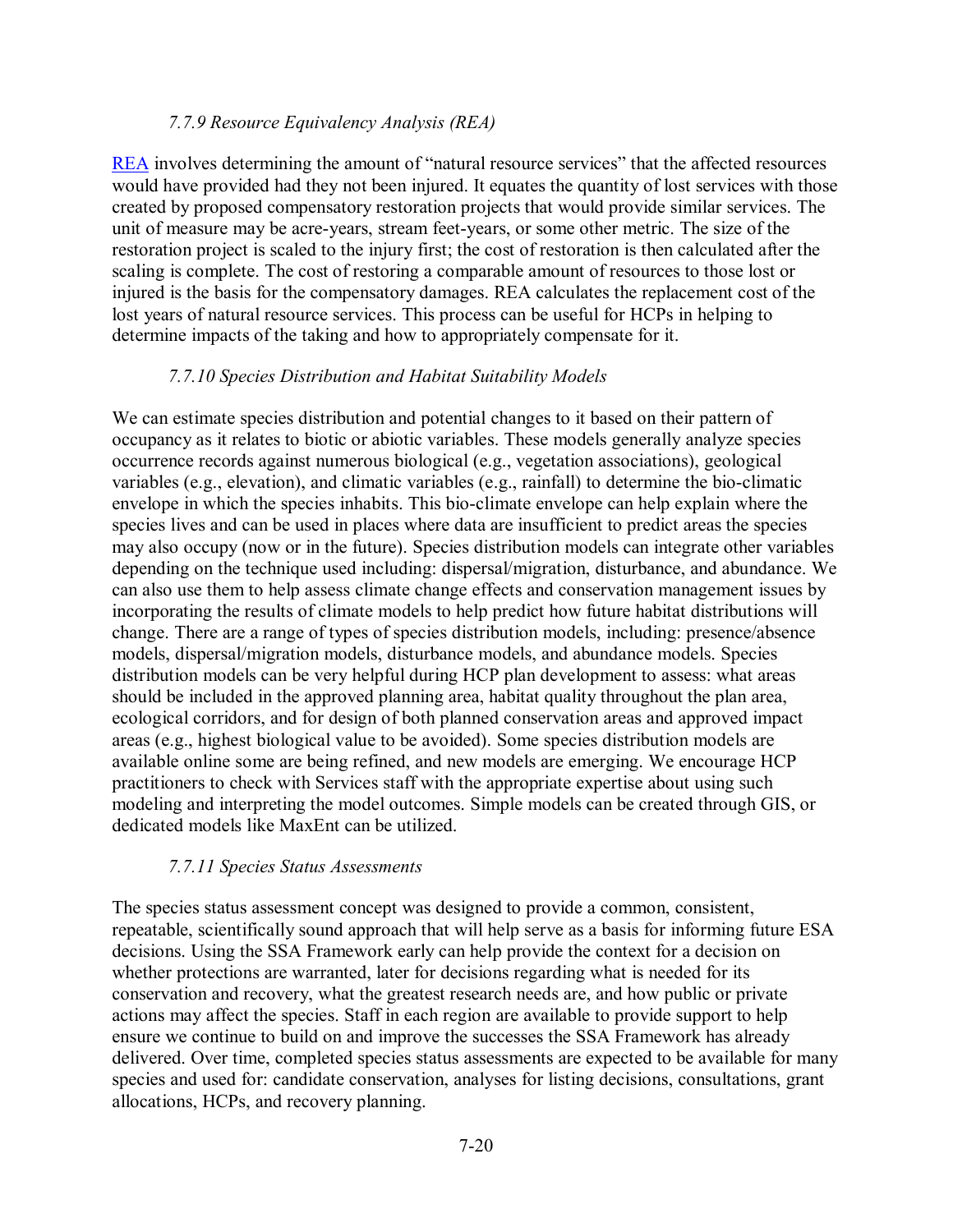## *7.7.12 Spreadsheet Population Models*

Spreadsheet population models can be simple logic paths to help understand complex problems. Simple spreadsheet population models often use basic life history traits to evaluate how populations may change as new variables are introduced or as life history values change. Spreadsheet population models can be useful tools for HCP development to evaluate how population numbers may change as the HCP is implemented.

## **7.8 Data Sharing**

Collaboration is an extremely important element of efficient HCP development; data sharing is no exception. The applicant and the Service must work together to provide the necessary information to develop the HCP.

For HCPs where maps are developed, analyses performed, or data is collected, a data management and sharing plan should be developed. A data management and sharing plan describes the data that will be authored, what will be shared, how it will be shared, and how the data will be managed throughout its lifetime.

For more information on data management plans see 10.4.

# *7.8.1 Freedom of Information Act (FOIA) and Proprietary Data*

Most information must be released, if requested under [FOIA,](https://www.fws.gov/irm/bpim/foia.html) once the Services have the data in their files. These data may include species occurrence locations, which are often thought of as sensitive data.

The following are examples of exemptions that the Services can typically use to withhold proprietary, financial, and personal information from being released when a Freedom of Information Act request is submitted:

- Covered by a Statute information specifically exempted from disclosure by another statute such as the National Parks Omnibus Management Act of 1998, the Archaeological Resources Protection Act of 1979, the Federal Cave Protection Act of 1988, or the National Historic Preservation Act Amendments of 1966, as amended through 2006.
- Trade secrets, commercial or financial information (confidential business information).
- Personal information affecting an individual's privacy.
- Geological and geophysical information, including maps, concerning wells.

Always coordinate with the Regional FOIA coordinator and the Solicitors or General Counsel offices to determine which documents may fit the exemptions. Although we may assert that information should be withheld based on one or more of the FOIA exemptions listed above, the applicant should be aware that FOIA requesters may appeal withholding of information to the